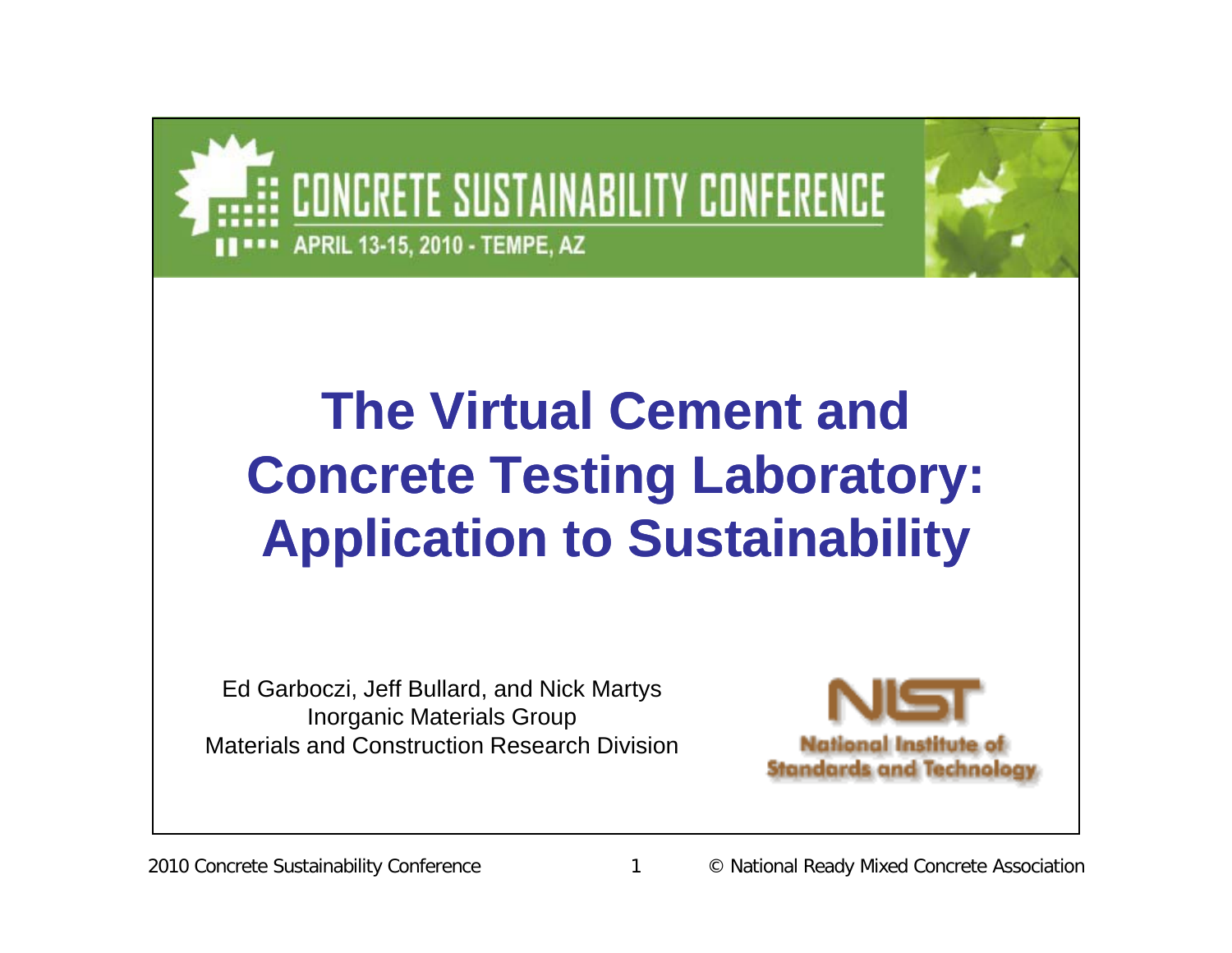#### **NIST = National Institute of Standards** and **Technology**

- Mission (Department of Commerce, 1901)
	- To promote innovation and competitiveness through measurement, standards, and technology to enhance economic security and quality of life.
- Vision
	- To be the global leader in measurements and in enabling new technologies.
- We're mostly physicists, chemists, materials scientists, and engineers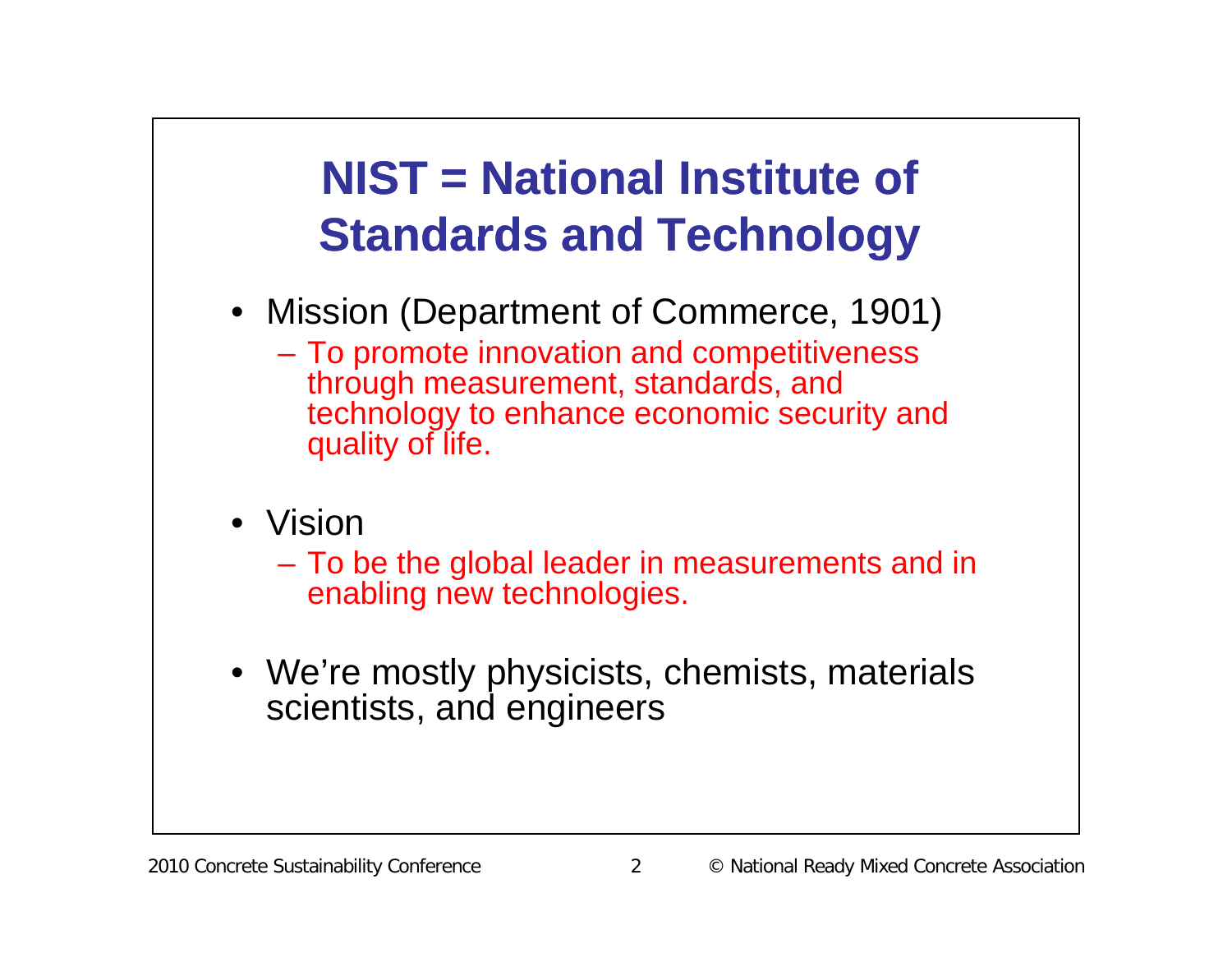#### **Sustainable Infrastructure Materials**

- •• Service Life Prediction of High Performance Polymers and **Composites**
- •Reduced Flammability of Materials
- • Sustainable Concrete Materials (SCM !)
	- Material characterization
	- Rheology of concrete
	- Mitigation of early age-cracking in high volume fly ash concrete
	- Fundamental cement hydration modeling
	- Doubling service life of concrete
- • **Outputs of our core research program include**
	- **New microstructure model for DOE durability of concrete for nuclear applications project**
	- **Proposed generic technology for mitigation of early-age cracking**
	- **the Virtual Cement and Concrete Testing Laboratory (VCCTL) soft k ware pac kage**
	- **Measurement standards for rheology, X-ray diffraction, sulfate attack, etc.**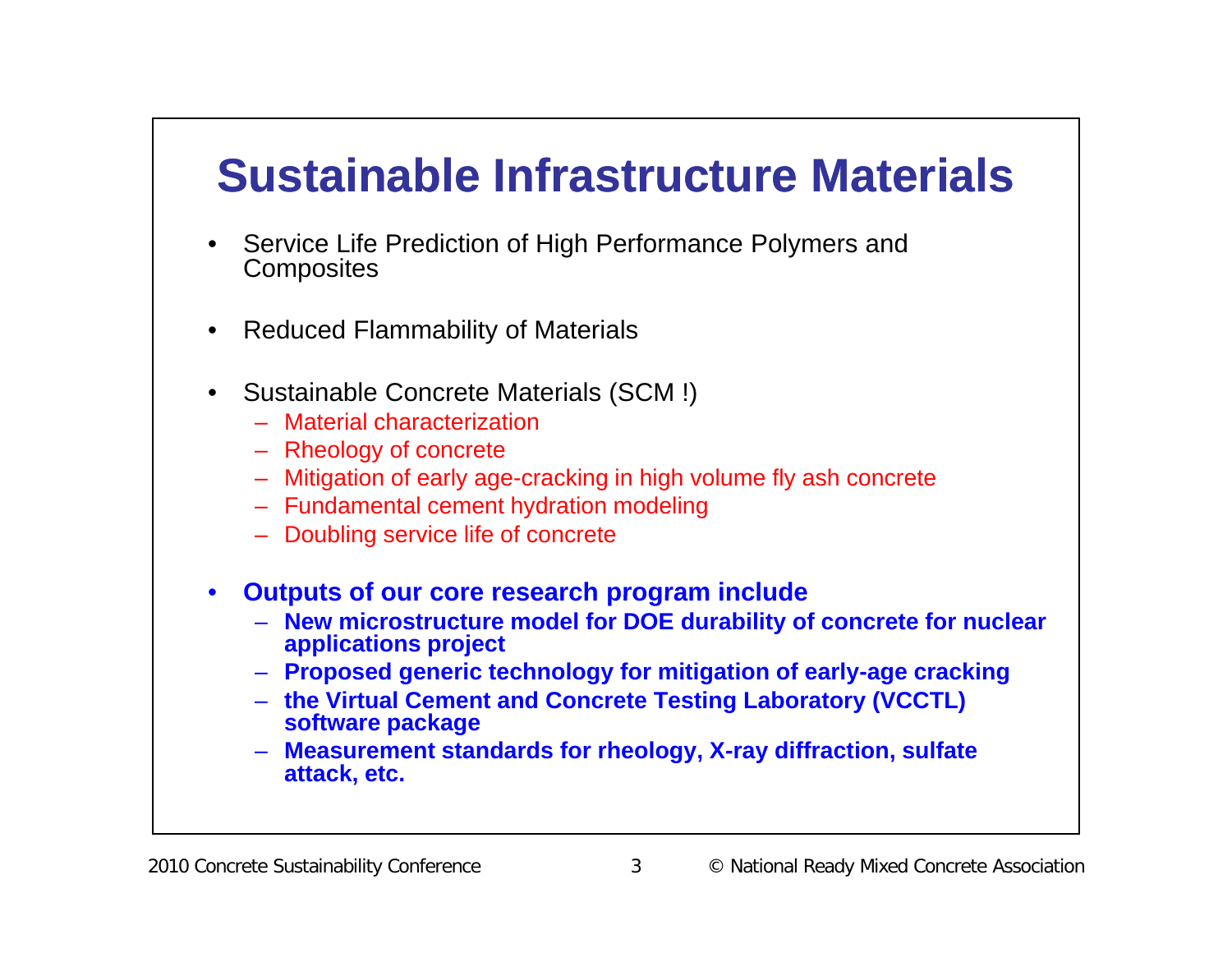## **Sustainability of concrete**

- • Sustainability has important societal and systems engineering aspects - focus on materials in this talk
- The industry needs tools to help quantify the effect of new design decisions that attempt to make concrete *more* sustainable during the design, production, placement, and maintenance processes, by considering
	- energy
	- emissions
	- material sources
	- performance properties
	- construction waste
	- service life
	- maintenance schedule
	- ease of recycling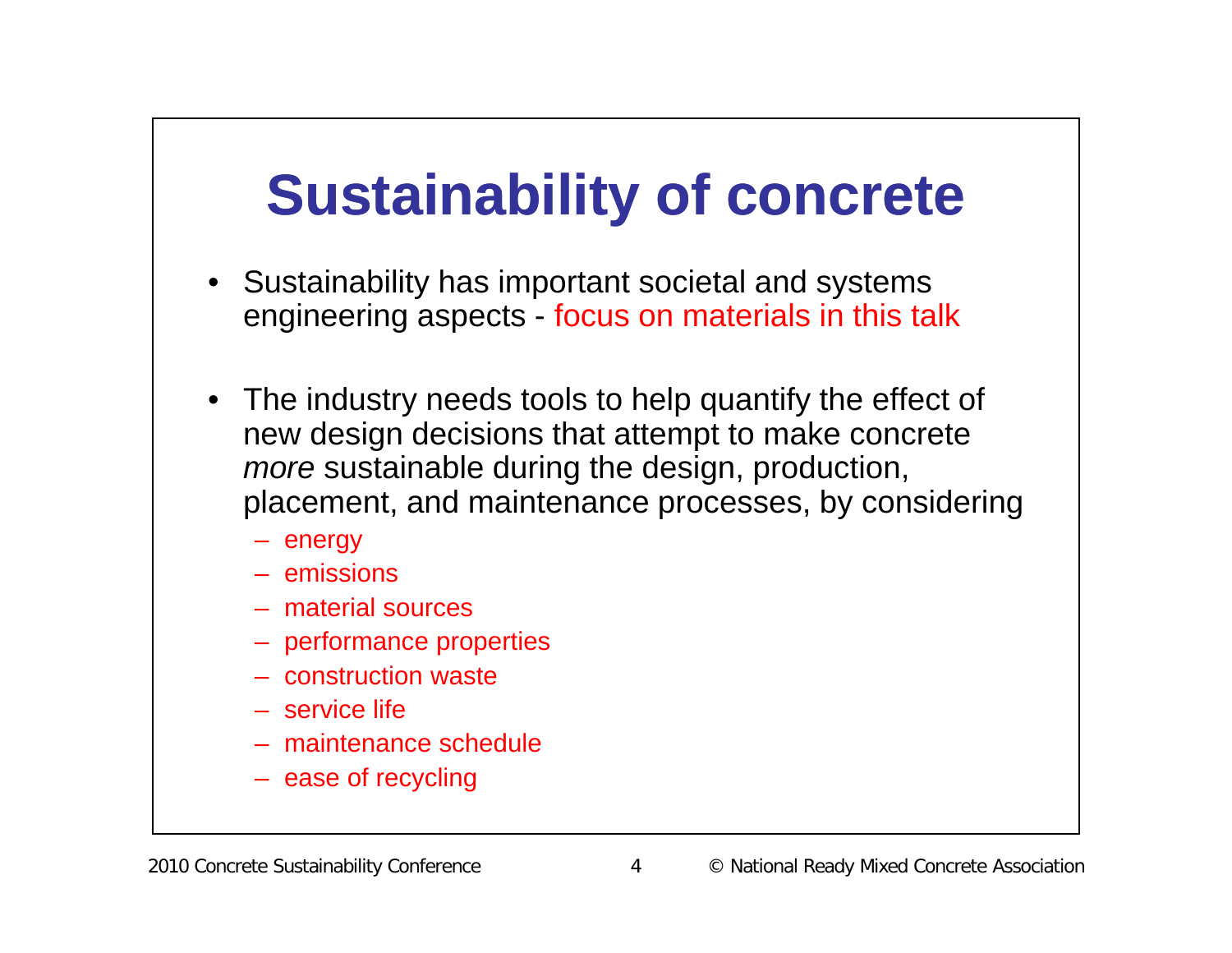# **Virtual Cement and Concrete Testin g y Laborator y**

## **VCCTL**

2010 Concrete Sustainability Conference 5 6 C National Ready Mixed Concrete Association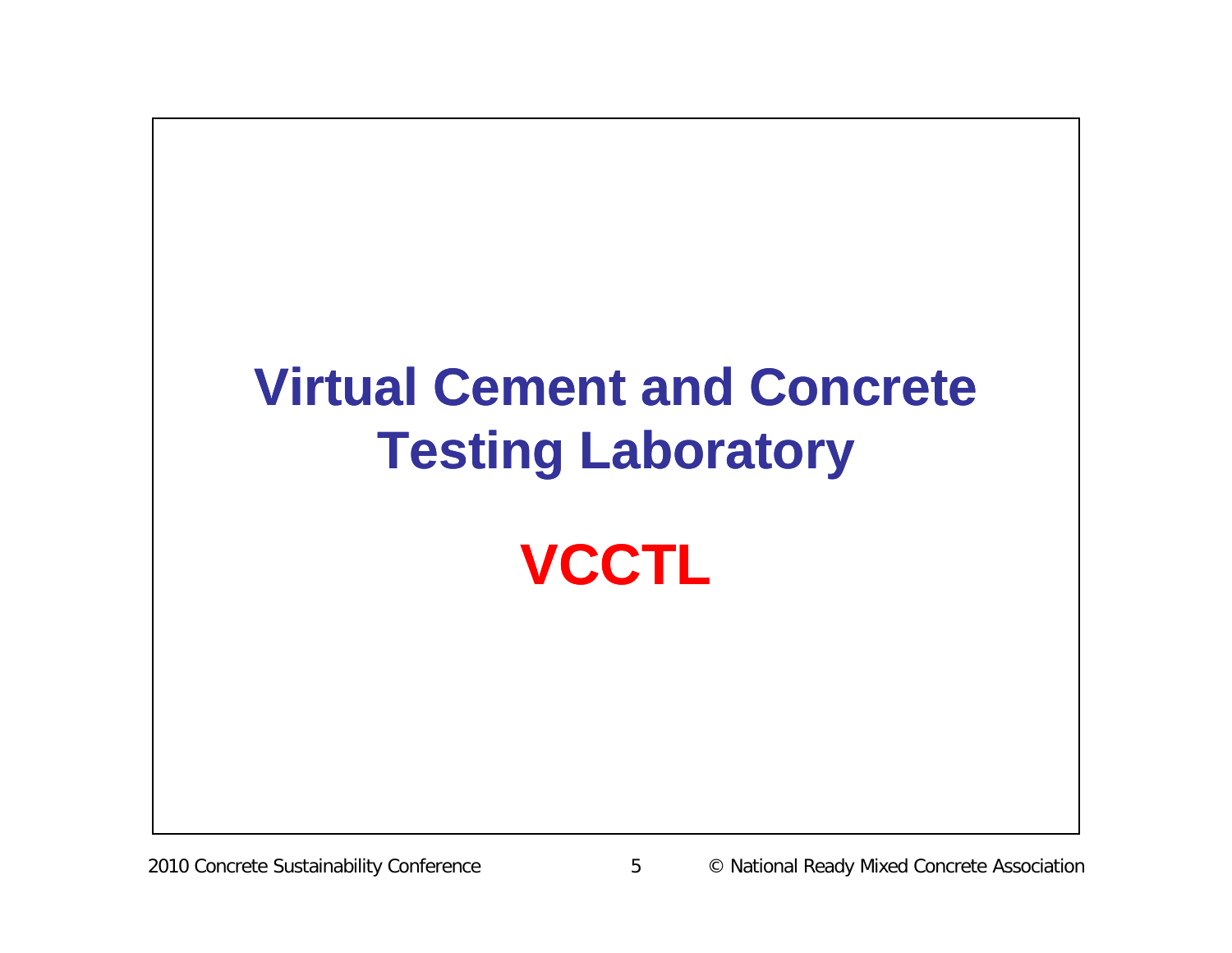#### **Past and present members of VCCTL consortium**

- Past: PCA, W.R. Grace, VDZ, ATILH, Holcim, Sika, BASF, Dyckerhoff, Cemex, NSSGA
- Present: FHWA, Mapei, RMC Foundation, Florida DOT
- *We thank all of these for funding over 9 years that has made this research and software development possible*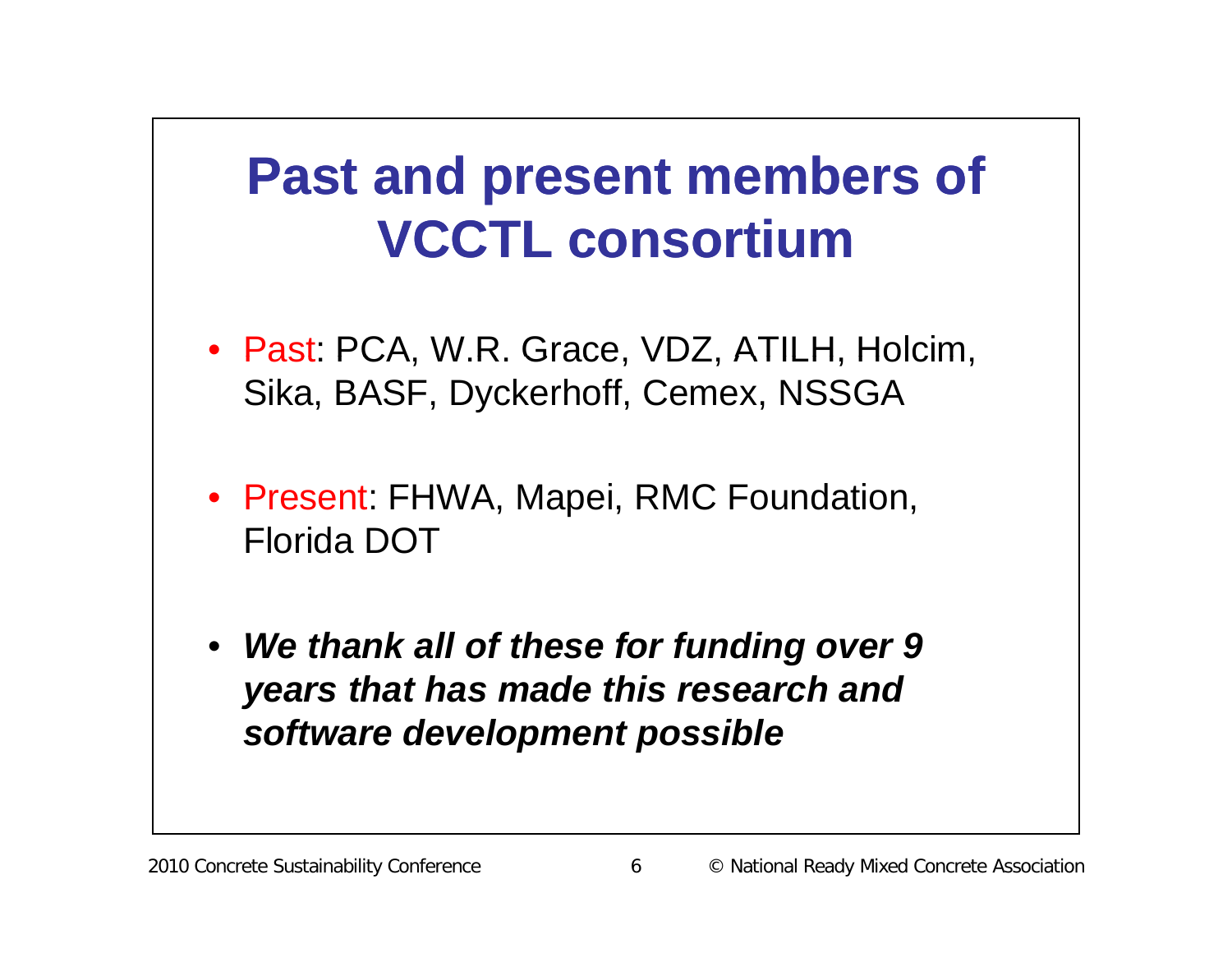

2010 Concrete Sustainability Conference 7 7 C National Ready Mixed Concrete Association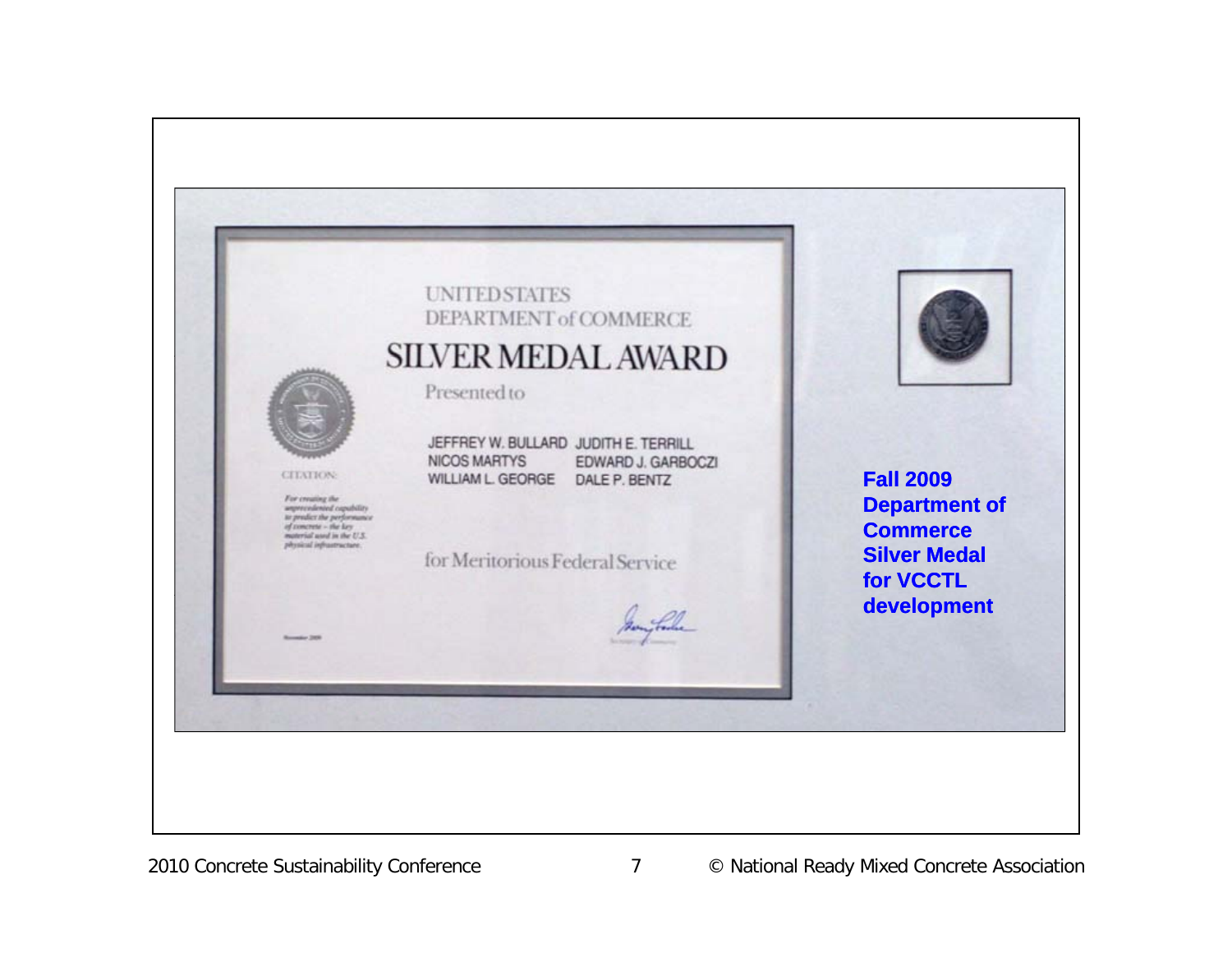## **VCCTL Vision**

- • *Compute r-design concrete just like structural engineers computer computer-design structures*
	- Performance prediction is a necessary foundation for effective use of performance-based standards and specifications
	- $-$  Since there is an increasingly wide class of materials going into concrete, can't simply rely on empirical testing – too many variables
	- Accurate materials-science-based **characterization** and **prediction** of performance is required so that
	- VCCTL will be an **effective tool** for **optimizing** the use of existing and new materials for existing requirements and new requirements **like sustainabilit y**

2010 Concrete Sustainability Conference **8** 6 © National Ready Mixed Concrete Association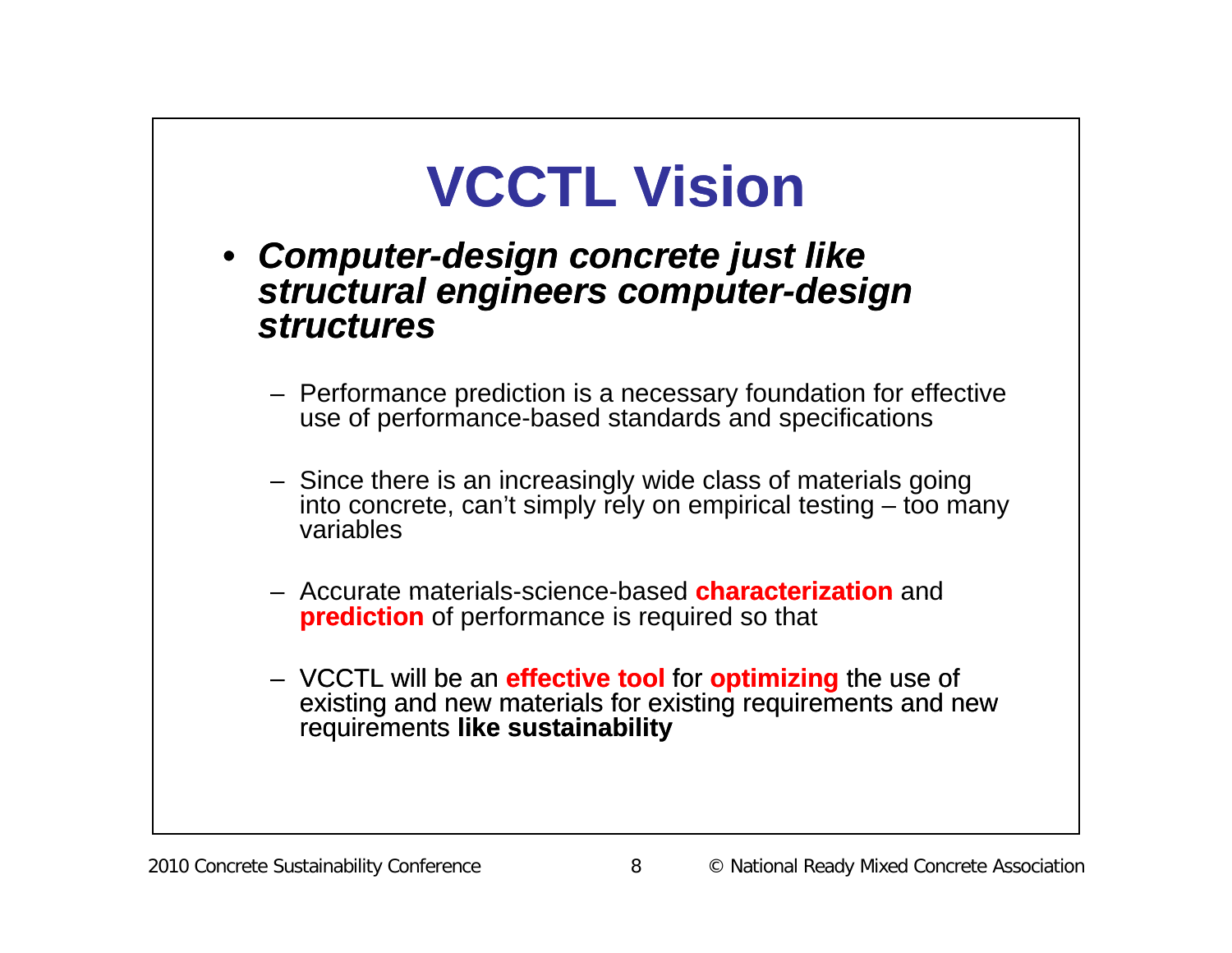

2010 Concrete Sustainability Conference **9** 9 © National Ready Mixed Concrete Association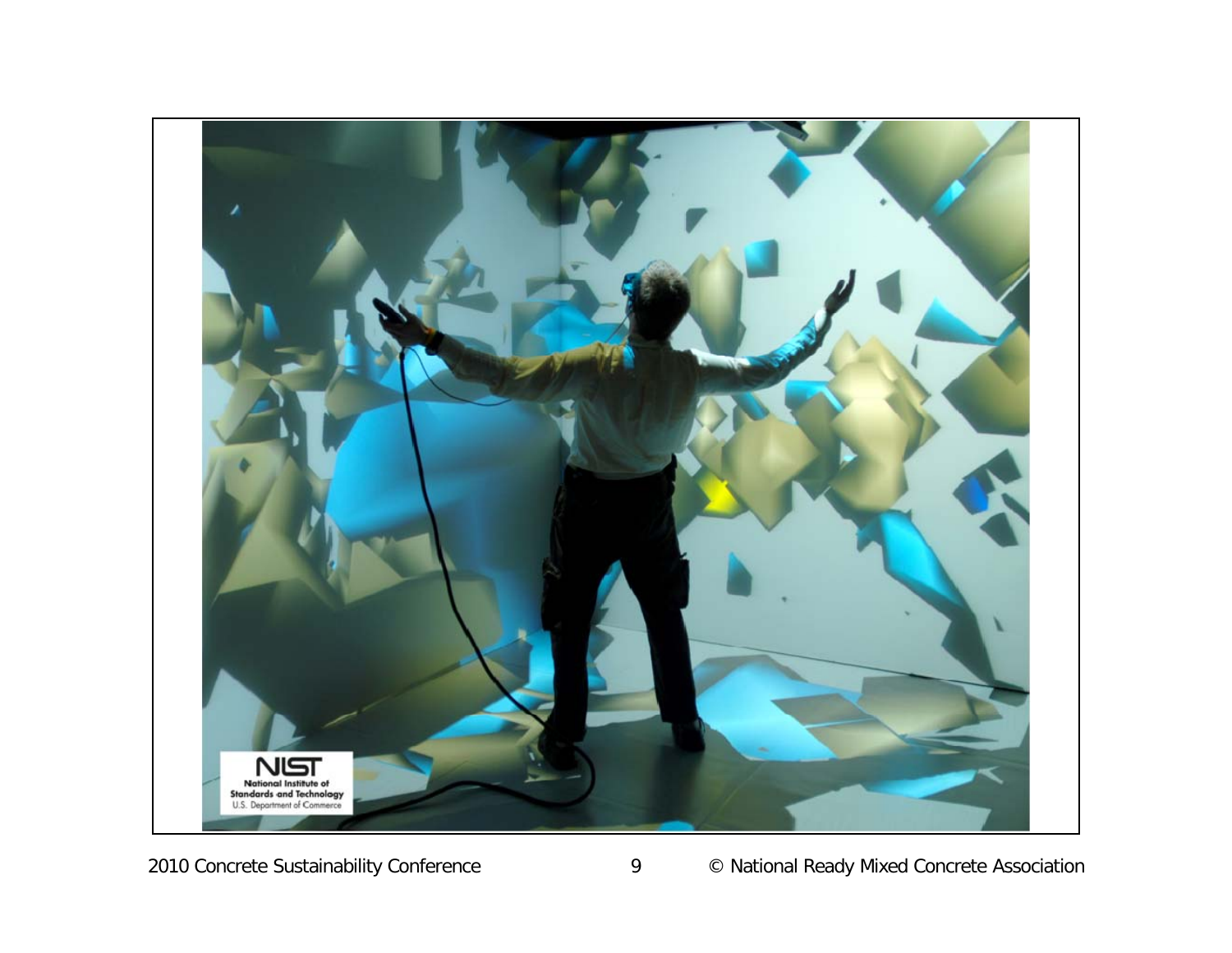

• 3-D cement hydration modeling

• 3-D concrete rheology simulation



• Virtual testing lab (VCCTL) software

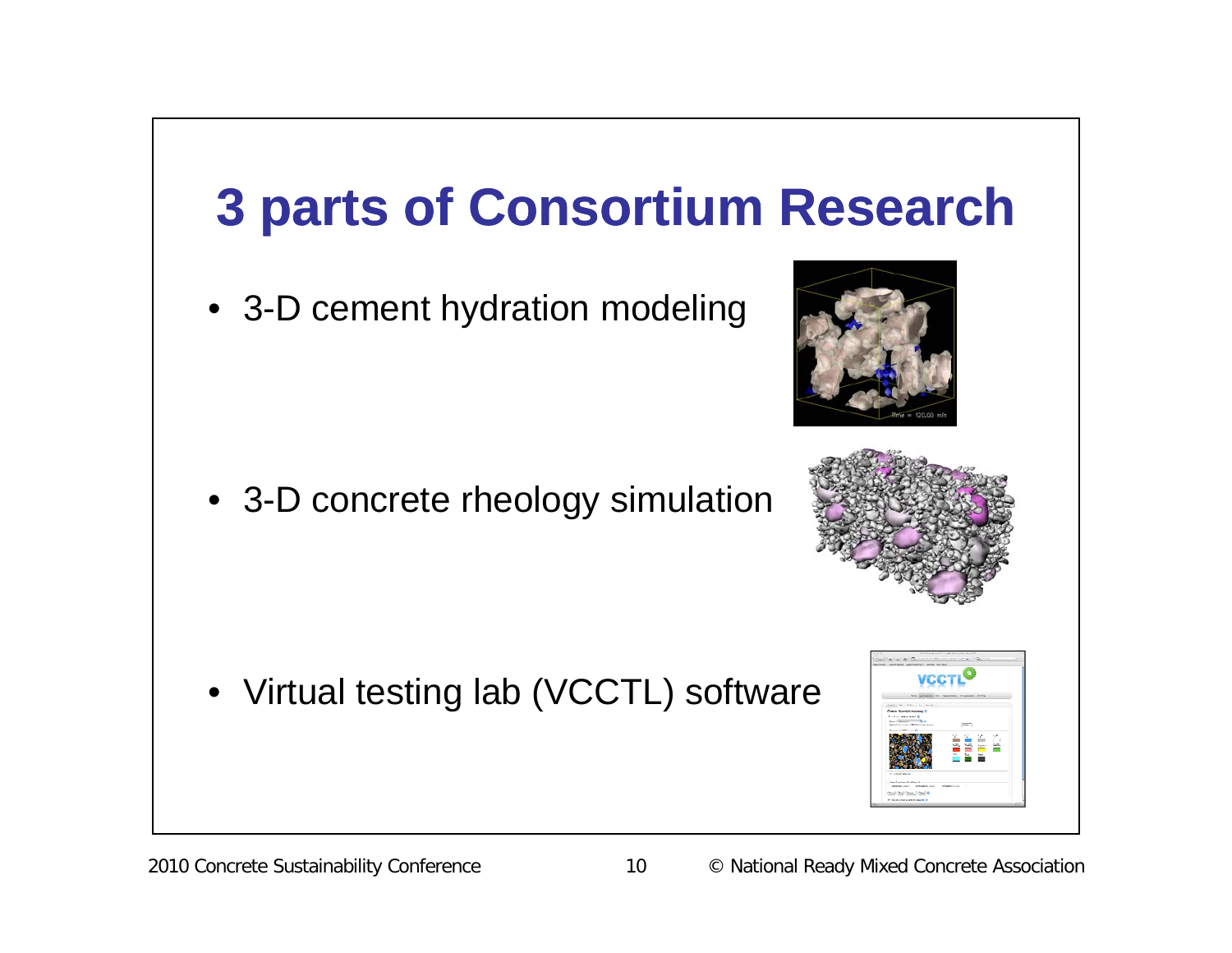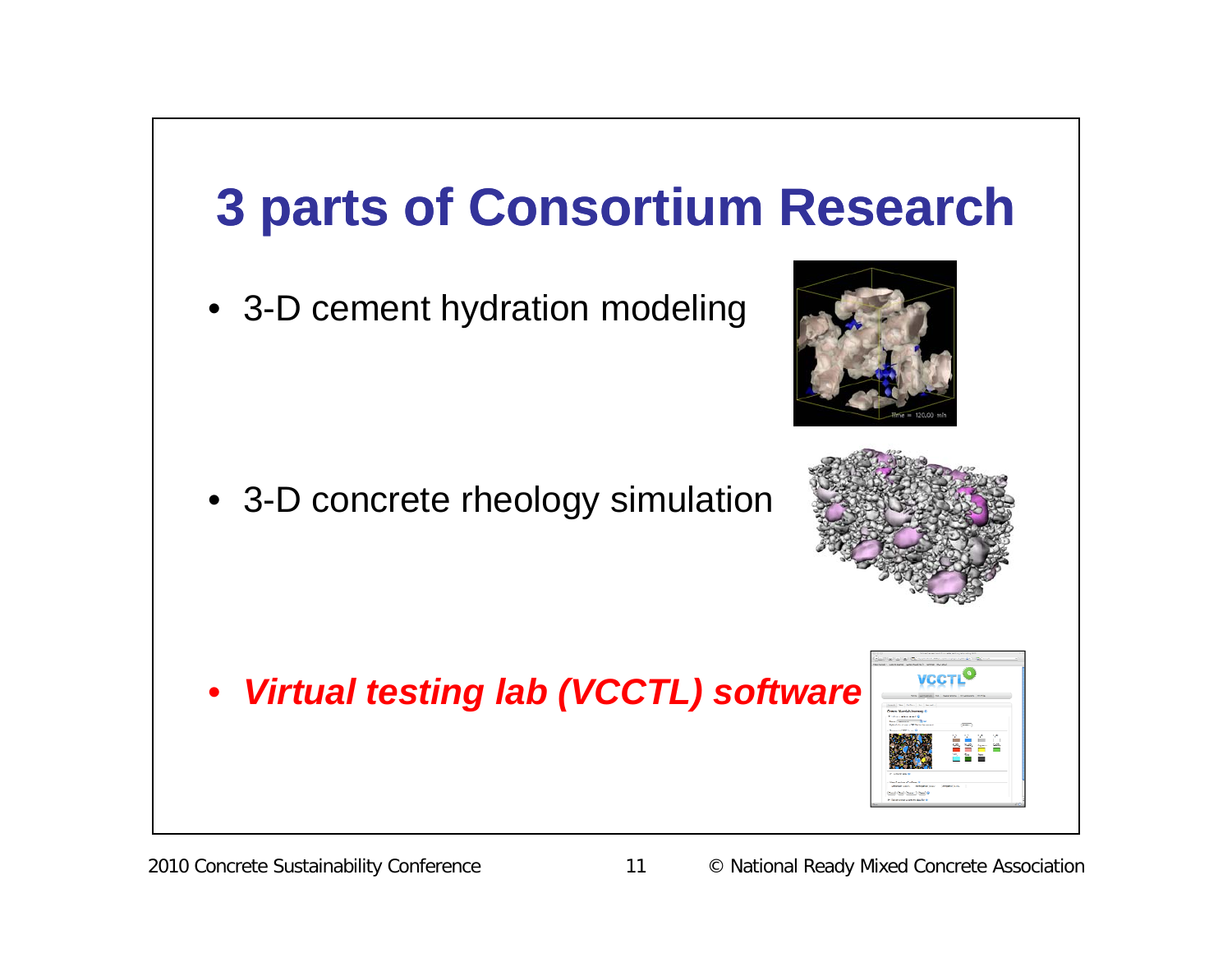# **Computing Resources**

• NASA and DOE (Argonne) supercomputers



- NIST medium-size Linux cluster
- Powerful desk-tops (e.g. dual quad-cores) to run the VCCTL virtual lab software – can also use regular desktop or laptop for many applications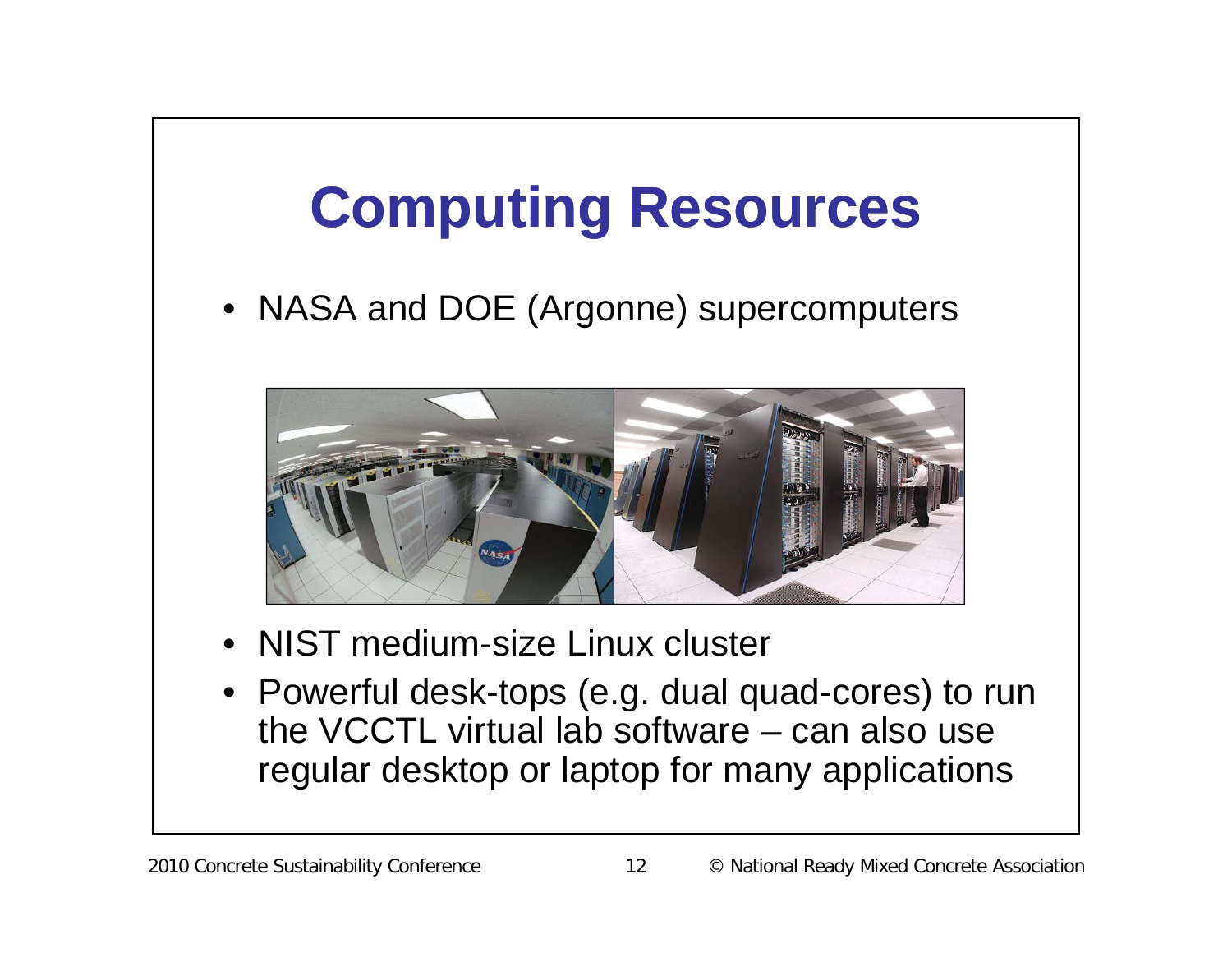# **VCCTL analogy**

- **Virtual** Testing Laboratory acts just like a **physical** testing laboratory
- Databases replace material hoppers and bins
- Material mixing models replace mixers
- Quantitative algorithms replace instrumented testing machines
- Software interface replaces lab cart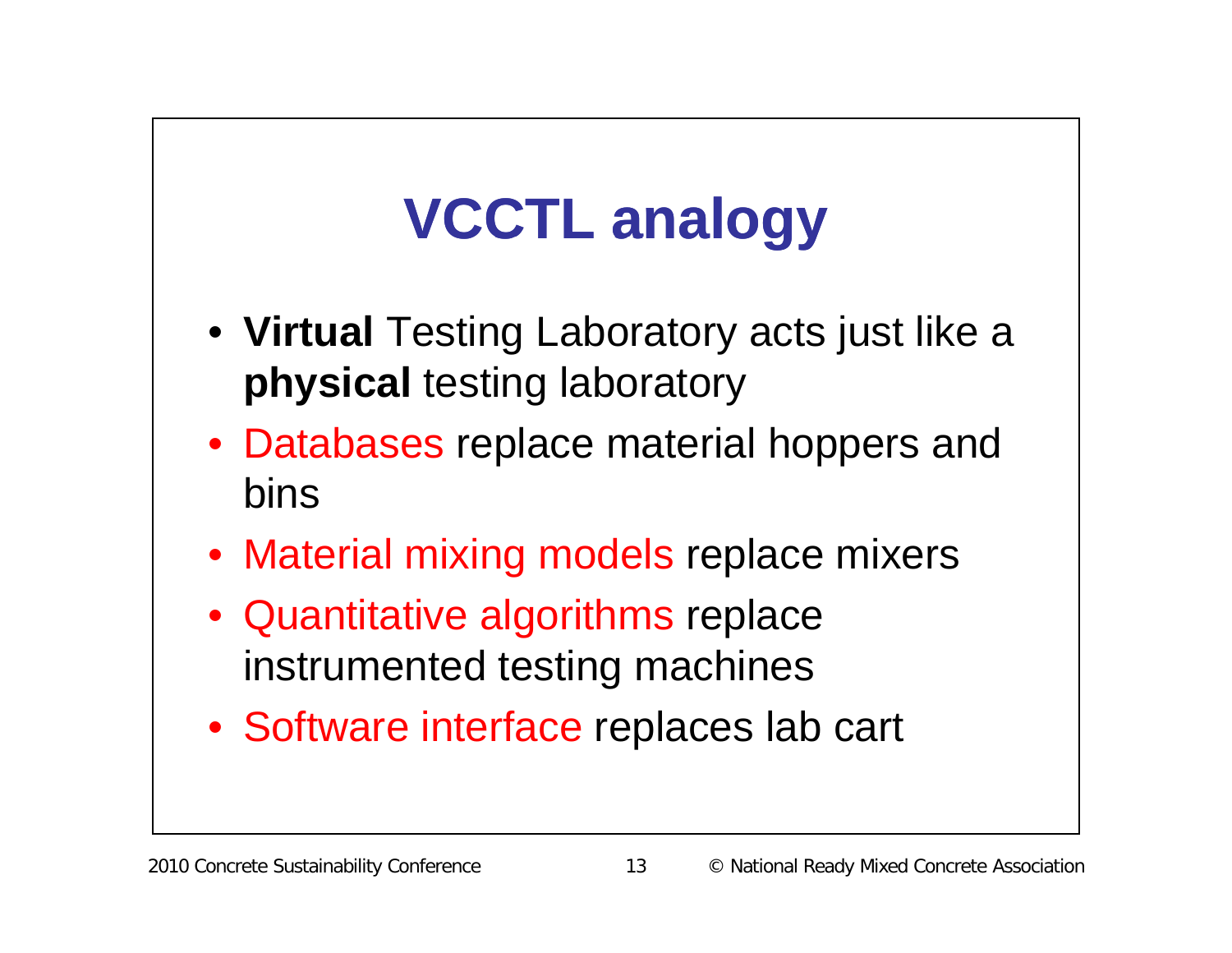

- • No waving a wand and predicting the properties of anything…concrete is a complex material!
	- Material characterization details of mineralogy, particle shape, and calorimetry
	- Must know chemistry (thermodynamics and kinetics) of complex reactions
	- Need to codify this knowledge into accurate models that give 3-D microstructures – otherwise property prediction is not accurate
- •After all this hard work, the VCCTL tool becomes very powerful
- • VCCTL has been designed using the computational materials science of concrete – based on fundamental chemistry and physics
	- potential of application to almost any material problem in concrete
	- sustainability
	- P2P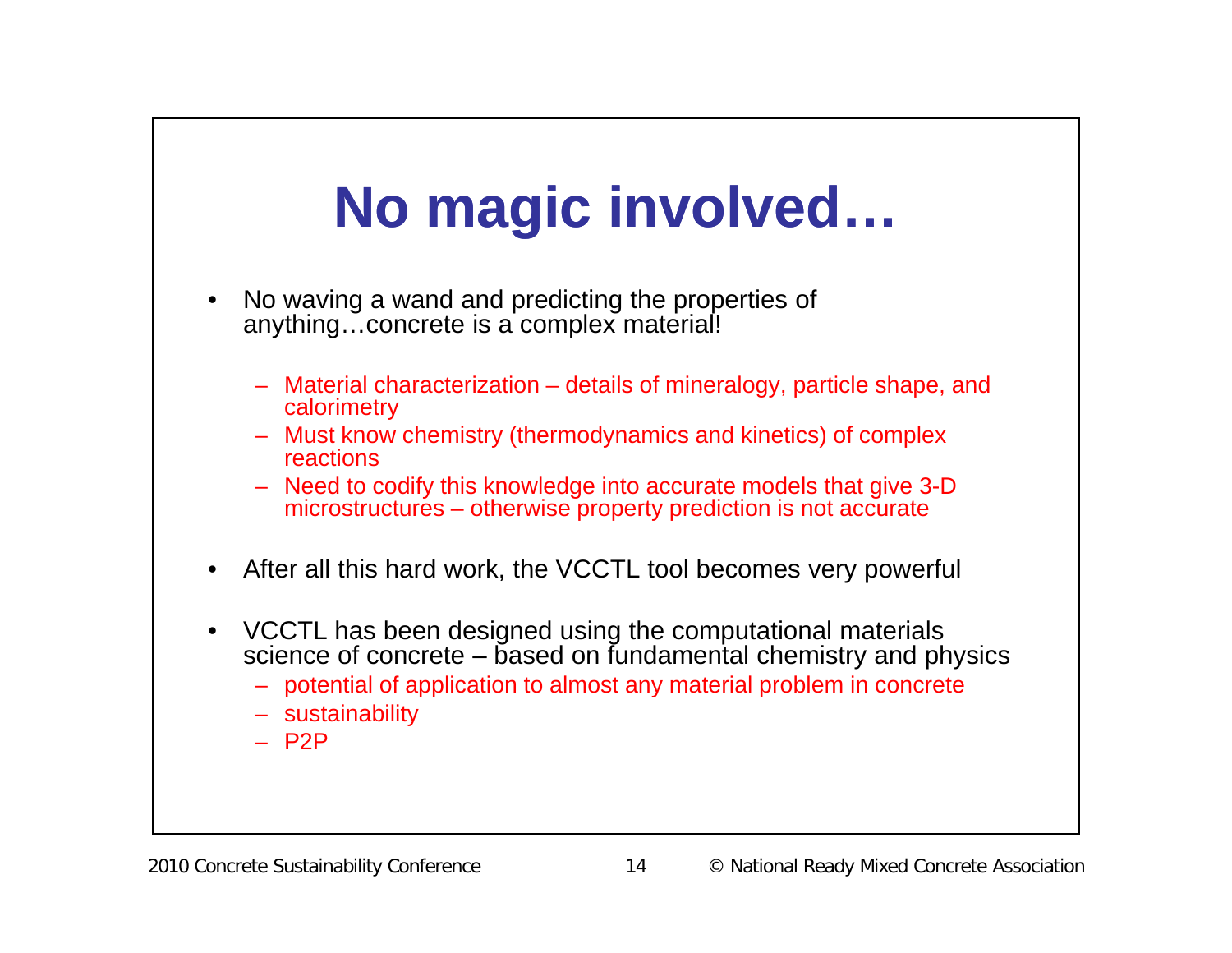## **Where VCCTL is ri ght now**

- • Any portland cement, any aggregate
	- Can add new material sources as needed with characterization
- •Any time of hydration, sealed or saturated, isothermal or adiabatic
- • Can predict:
	- elastic moduli
	- chloride diffusivity
	- heat of hydration
	- compressive strength
	- rapid chloride permeability test
- •Some ability to handle fly ash and slag, but not well-validated, and missing a lot of thermodynamic and reaction details
- • Nine years of development have given a tool that can effectively be used right now, and which is poised for critical development for sustainabilit y and other uses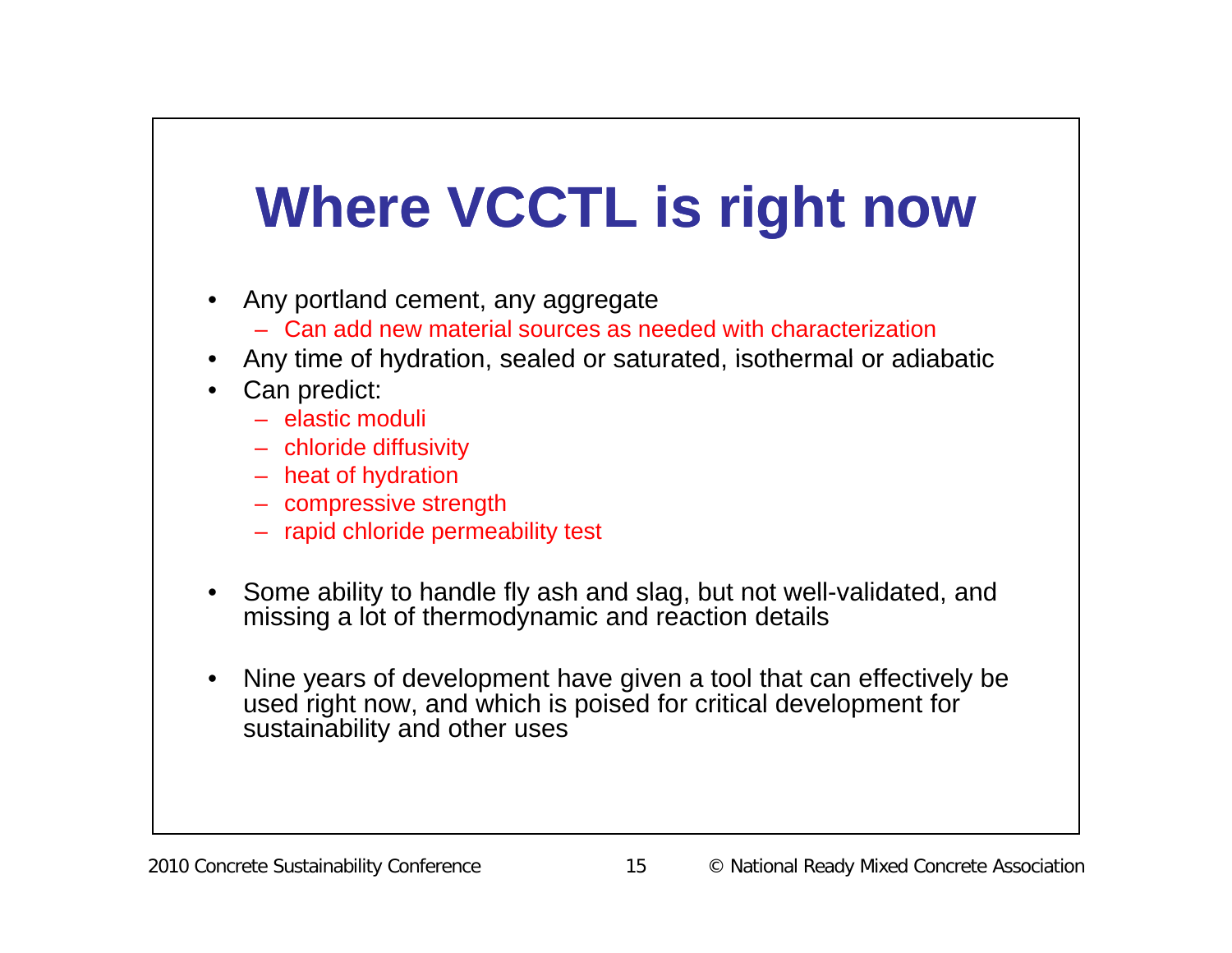| OOO               | Virtual Cement and Concrete Testing Laboratory 9.0<br>$\sim$                                                                                              |
|-------------------|-----------------------------------------------------------------------------------------------------------------------------------------------------------|
| ◀<br>$\mathbb{P}$ | $\mathcal{C}$<br>http://localhost:8080/vcctl/admin/login.do.sess x v C C Coogle<br>Q<br>$\hat{\mathbf{n}}$<br>$\times$                                    |
|                   | Most Visited = Getting Started Latest Headlines $\mathbb{R}$ RenWeb WCA Email                                                                             |
|                   | <b>VCCTL*</b>                                                                                                                                             |
|                   | Home<br>Lab Materials<br>Mix Measurements My Operations My Files                                                                                          |
|                   | Cements<br>slags<br>Fly Ashes<br>Fillers<br>Aggregates                                                                                                    |
|                   | <b>Cement Materials Inventory @</b>                                                                                                                       |
|                   | Edit or create a cement                                                                                                                                   |
|                   | Name: cement140<br>$\left  \frac{1}{2} \right $                                                                                                           |
|                   | Upload data from a ZIP file for the cement:<br>Browse                                                                                                     |
|                   | Segmented SEM Image                                                                                                                                       |
|                   | $C_3S$<br>$C_2S$<br>$C_3A$<br>$C_4$ AF<br>CaCO <sub>3</sub><br>$K_2SO_4$<br>Na <sub>2</sub> SO <sub>4</sub><br>Gypsum<br>SiO <sub>2</sub><br>Slag<br>Pore |
|                   | Cement data                                                                                                                                               |
|                   | Mass fractions of sulfates                                                                                                                                |
|                   | Dihydrate 0.0039<br>Hemihydrate 0.022<br>Anhydrite 0.016                                                                                                  |
|                   | (Save)<br>Save as<br>Delete )<br>Cancel                                                                                                                   |
|                   | Edit or create a cement data file                                                                                                                         |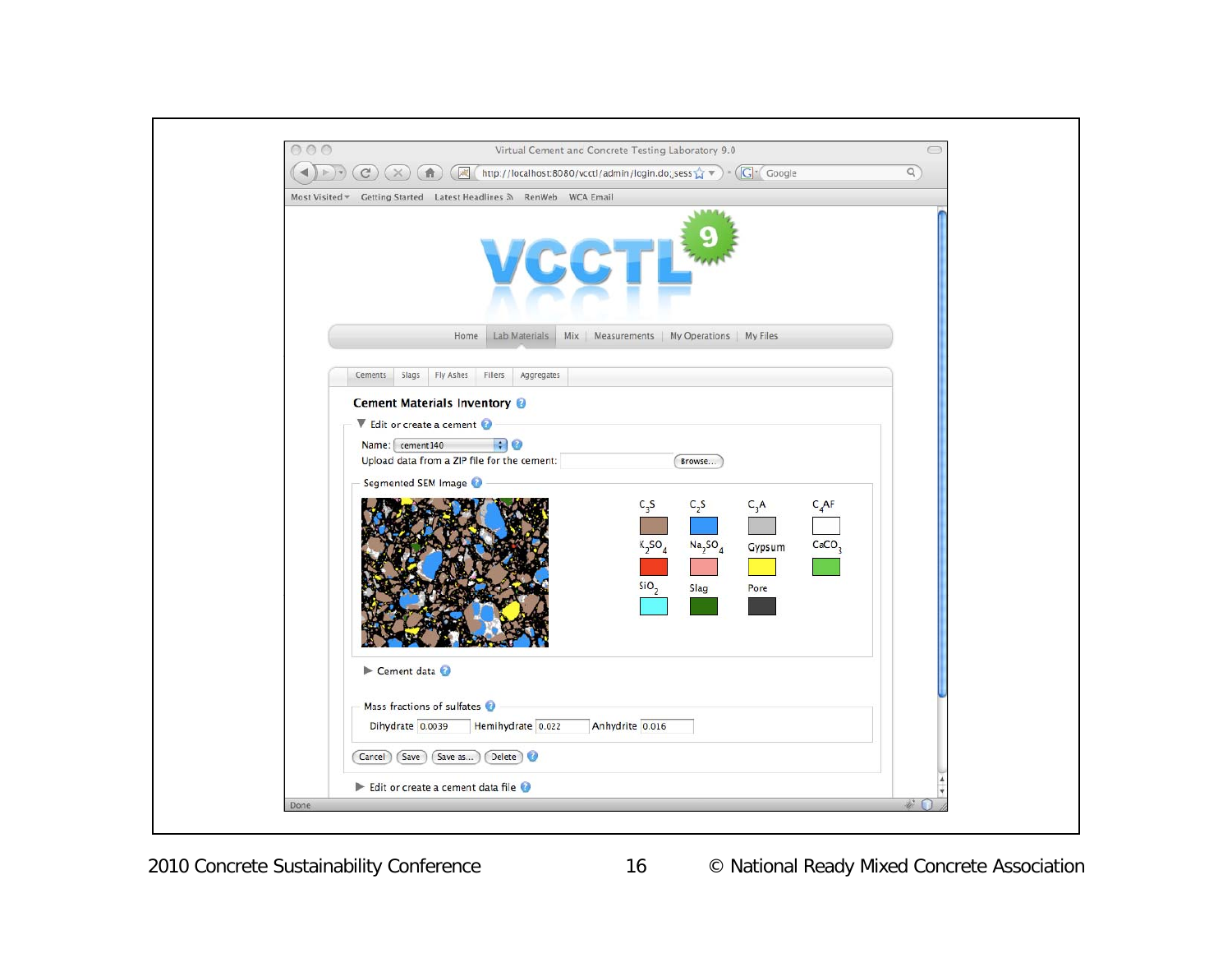| $\bigcirc$<br>n |                                                                               | Virtual Cement and Concrete Testing Laboratory 9.0                                                                                                                                                |   |
|-----------------|-------------------------------------------------------------------------------|---------------------------------------------------------------------------------------------------------------------------------------------------------------------------------------------------|---|
|                 | e<br>俞                                                                        | http://localhost 8080/vcctl/admin/login.do.jsess $\sqrt{\nabla}$ $\sqrt{\left G\right ^{*}}$ Google                                                                                               | Q |
|                 | Most Visited = Getting Started Latest Headlines $\mathbb{R}$ RenWeb WCA Email |                                                                                                                                                                                                   |   |
|                 |                                                                               | <b>ICCT M</b>                                                                                                                                                                                     |   |
|                 | Home<br>Lab Materials                                                         | Mix   Measurements   My Operations   My Files                                                                                                                                                     |   |
|                 |                                                                               |                                                                                                                                                                                                   |   |
|                 | <b>Slags</b><br>Fly Ashes<br>Filers<br>Aggregates<br>Cements                  |                                                                                                                                                                                                   |   |
|                 | Aggregate Material Inventory                                                  |                                                                                                                                                                                                   |   |
|                 | ▼ Edit or create aggregate sources                                            |                                                                                                                                                                                                   |   |
|                 | ▼ Coarse aggregate                                                            |                                                                                                                                                                                                   |   |
|                 | Coarse aggregate source:   MA99BC-5-coarse                                    | $\blacksquare$                                                                                                                                                                                    |   |
|                 | Upload data from a ZIP file for the coarse aggregate:                         | Browse                                                                                                                                                                                            |   |
|                 | Image and Shape Data                                                          |                                                                                                                                                                                                   |   |
|                 | Image <sup>O</sup>                                                            | Shape Data                                                                                                                                                                                        |   |
|                 |                                                                               | Number of particles analyzed: 239<br>Mean $L/T = 1.980$ +- 0.544<br>Range of $L/T = [1.087, 4.423]$<br>Mean $W/T = 1.475$ +- 0.355<br>Range of $W/T = [1.024, 3.176]$<br>Distribution (%):<br>W/T |   |
|                 | Specific gravity: 2.65                                                        | ◉                                                                                                                                                                                                 |   |
|                 | Bulk modulus: 36.7                                                            | CPa                                                                                                                                                                                               |   |
|                 | Shear modulus: 0.0                                                            | CPa <sup>O</sup>                                                                                                                                                                                  |   |
|                 |                                                                               |                                                                                                                                                                                                   |   |

2010 Concrete Sustainability Conference 17 Contemposition 17 Constituted Concrete Association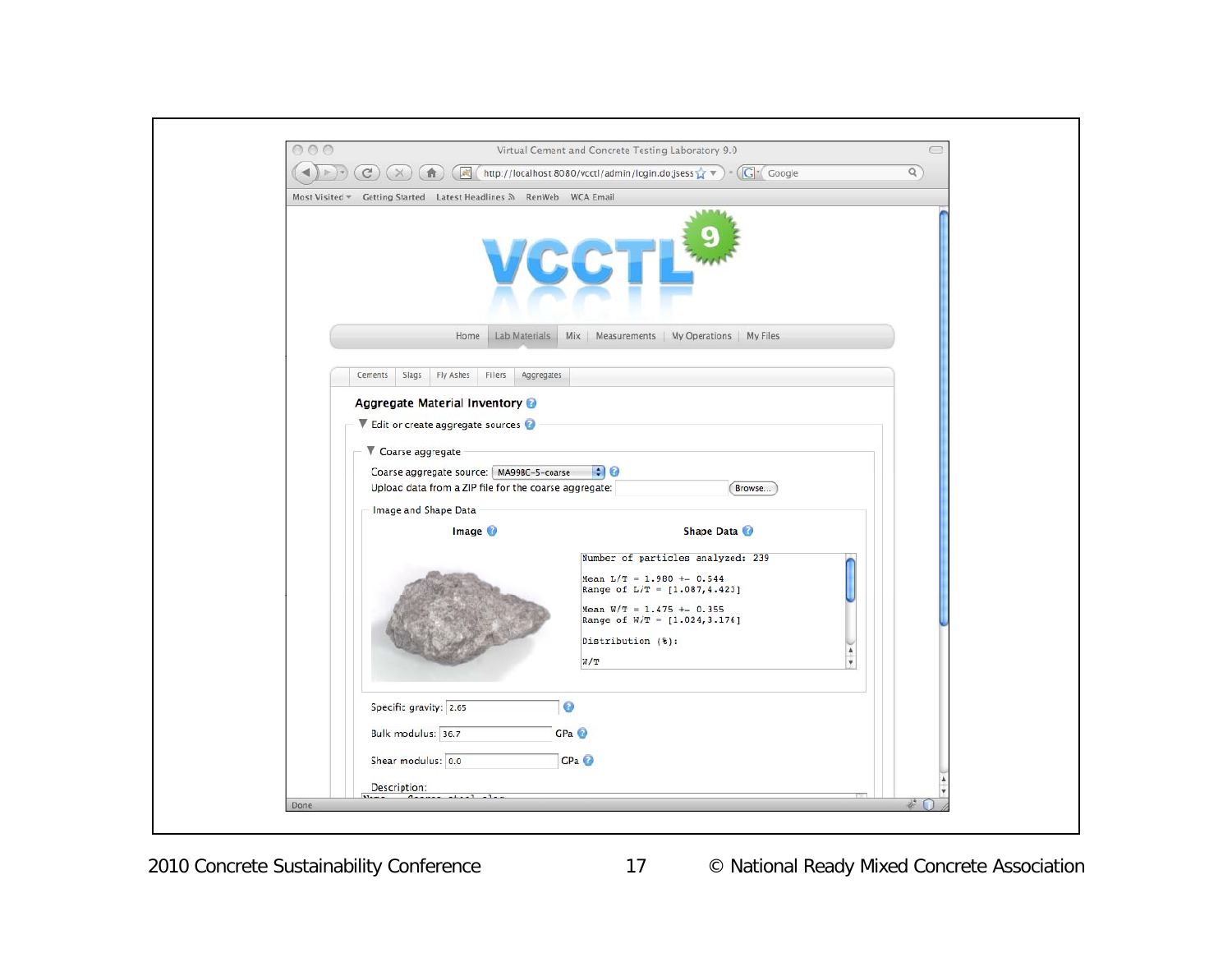|                                                                               | 合<br>减                                                                                                            | http://localhost:8080/vcctl/admin/login.do:jsess ( ) - (C / Google | $\alpha$ |
|-------------------------------------------------------------------------------|-------------------------------------------------------------------------------------------------------------------|--------------------------------------------------------------------|----------|
| Most Visited * Getting Started Latest Headlines $\mathbb{R}$ RenWeb WCA Email |                                                                                                                   |                                                                    |          |
|                                                                               | Home   Lab Materials                                                                                              | VCCTI*<br>Mix<br>Measurements   My Operations   My Files           |          |
| 1. Prepare Mix                                                                | 2. Hydrate Mix                                                                                                    |                                                                    |          |
| Step 1: Prepare mix @                                                         |                                                                                                                   |                                                                    |          |
| <b>Binder</b>                                                                 |                                                                                                                   |                                                                    |          |
|                                                                               |                                                                                                                   |                                                                    |          |
|                                                                               | Choose a cement: cement140                                                                                        | H                                                                  |          |
|                                                                               | Modify phase distribution in the clinker<br>Modify calcium sulfate amounts in the cement<br>Add SCM to the binder |                                                                    |          |
| Mix O                                                                         |                                                                                                                   |                                                                    |          |
|                                                                               |                                                                                                                   | <b>Mass fraction Volume fraction</b>                               |          |
| Binder                                                                        | 0.6897                                                                                                            | 0.4081                                                             |          |
| Water                                                                         | 0.3103                                                                                                            | 0.5919                                                             |          |
| Water/Binder ratio                                                            | 0.45                                                                                                              |                                                                    |          |
|                                                                               | Add Coarse Aggregate 0.0                                                                                          | 0.0                                                                |          |
|                                                                               | 0.0                                                                                                               | 0.0                                                                |          |
| Add Fine Aggregate                                                            |                                                                                                                   |                                                                    |          |
| Simulation parameters                                                         |                                                                                                                   |                                                                    |          |
| File name: Ny mix                                                             | Notes:                                                                                                            | ⊌                                                                  |          |

2010 Concrete Sustainability Conference 18 Content Continuity Concrete Association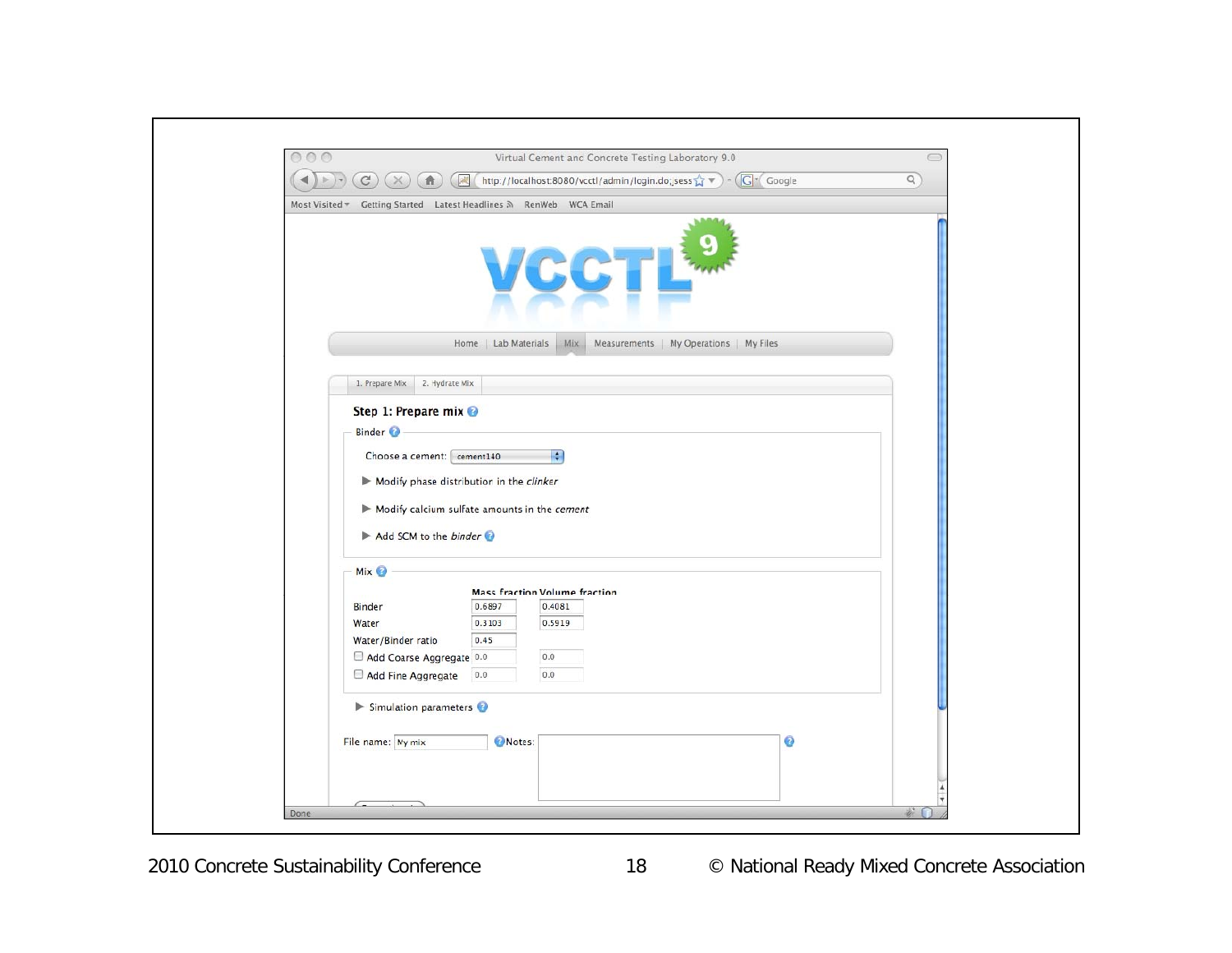| ◀ | Virtual Cement and Concrete Testing Laboratory 9.0<br>http://localhost:8080/vcctl/admin/login.do.jsess \/ \videologie<br>$\alpha$<br>G<br>合                                                                               |
|---|---------------------------------------------------------------------------------------------------------------------------------------------------------------------------------------------------------------------------|
|   | Most Visited = Getting Started Latest Headlines 3 RenWeb WCA Email                                                                                                                                                        |
|   | CCTL®                                                                                                                                                                                                                     |
|   | Home   Lab Materials   Mix<br>Measurements<br>My Operations My Files                                                                                                                                                      |
|   | Plo: Hydrated Properties<br>Measure Cement/Concrete Properties                                                                                                                                                            |
|   | Properties<br>After 144.3 hours hydration<br><b>Elastic Properties</b><br>Measure Elastic Moduli<br><b>Transport Properties</b><br>Measure Transport Factor<br>After 216.8 hours hydration<br>After 289.2 hours hydration |
|   | After 336.1 hours hydration                                                                                                                                                                                               |
|   | After 72.1 hours hydration                                                                                                                                                                                                |
|   | <b>Building and Fire Research Laboratory</b><br>User interface developed by Tim Hall, Mathieu Scialom, and Jeff Bullard<br>National Institute of Standards and Tech<br>v. 9.0                                             |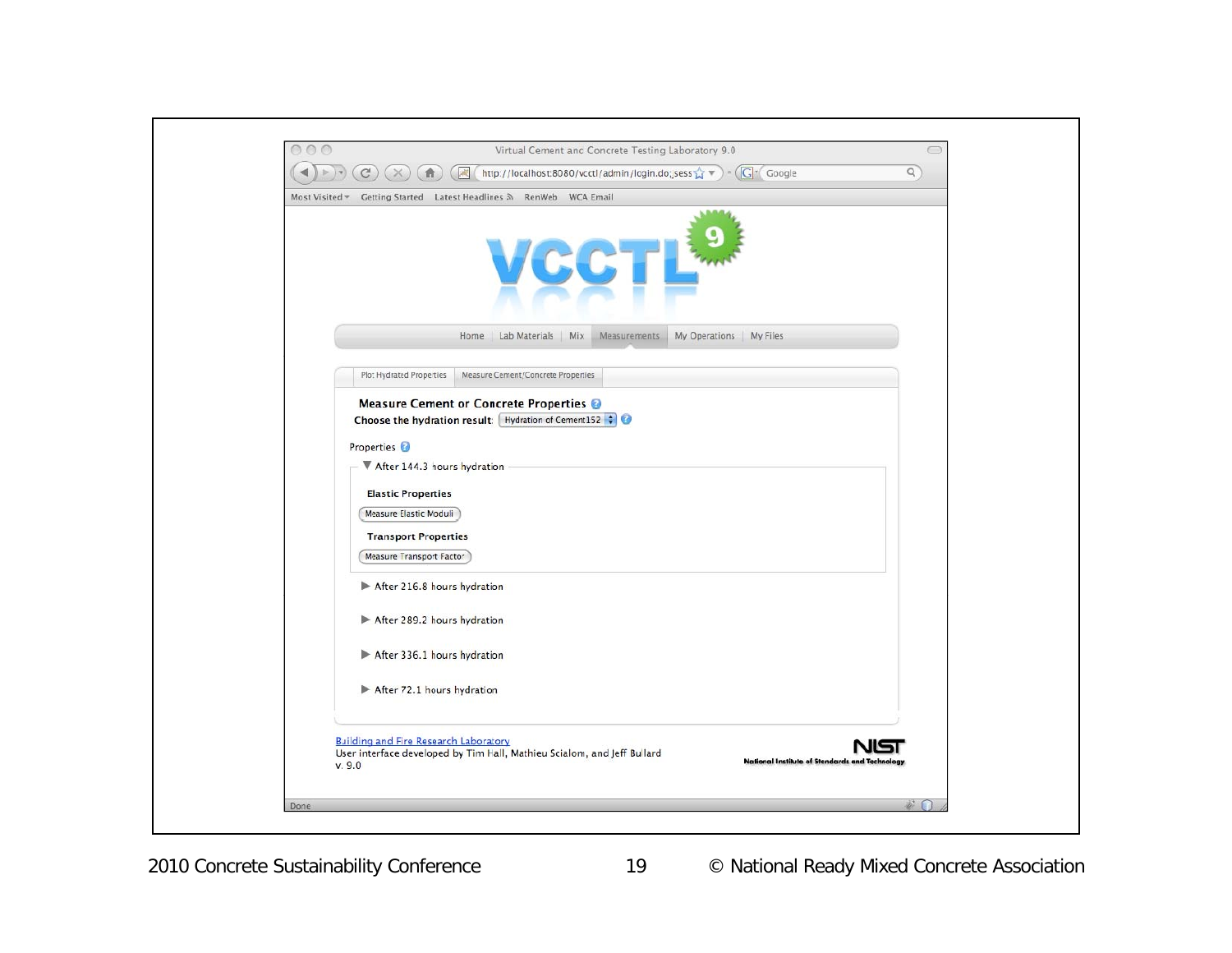

2010 Concrete Sustainability Conference 20 C National Ready Mixed Concrete Association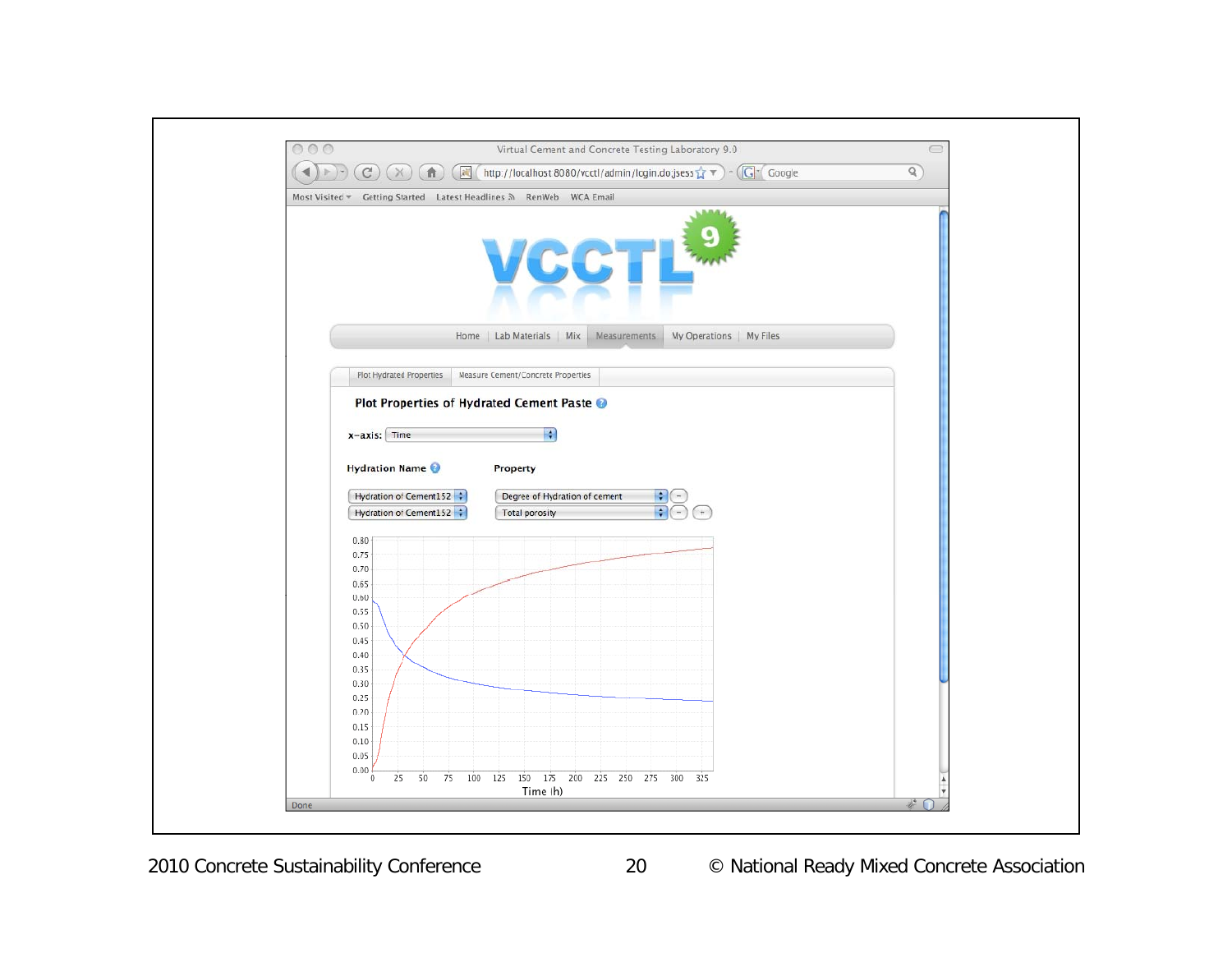| Most Visited = | Getting Started Latest Headlines & RenWeb WCA Email |                                |                    |  |
|----------------|-----------------------------------------------------|--------------------------------|--------------------|--|
|                | <b>Hydration operations</b>                         |                                |                    |  |
|                | HY-ThirdStandalone                                  |                                |                    |  |
|                | W Hydration of Cement152                            |                                |                    |  |
|                | File                                                | <b>Description</b>             | <b>Content</b>     |  |
|                | alkalichar.dat                                      | Cement alkali characteristics  | <b>Show Export</b> |  |
|                | alkaliflyash.dat                                    | Fly ash alkali characteristics | <b>Show Export</b> |  |
|                | Cement152.img.144.26h.25.000                        | Hydration image                | <b>Show Export</b> |  |
|                | Cement152.img.216.78h.25.000                        | <b>Hydration image</b>         | <b>Show Export</b> |  |
|                | Cement152.img.289.20h.25.000                        | Hydration image                | <b>Show Export</b> |  |
|                | Cement152.img.72.14h.25.000                         | Hydration image                | <b>Hide Export</b> |  |
|                | Hydration of Cement152.data                         | <b>Hydration results</b>       | <b>Show Export</b> |  |
|                | Hydration of Cement152.hyd.in                       | Input to disrealnew            | <b>Show Export</b> |  |
|                | Hydration of Cement152.hyd.out                      | Output from disrealnew         | <b>Show Export</b> |  |
|                | Hydration of Cement152.img.25.000                   | Hydration image                | Hide Export        |  |
|                | image_index.txt                                     |                                | <b>Show Export</b> |  |
|                | oneimage.input                                      |                                | <b>Show Export</b> |  |
|                | oneimage.output                                     |                                | <b>Show Export</b> |  |
|                | parameter_file.prm                                  | Parameters file                | <b>Show Export</b> |  |
|                | slagchar.dat                                        | Slag characteritics            | <b>Show Export</b> |  |

2010 Concrete Sustainability Conference 21 C National Ready Mixed Concrete Association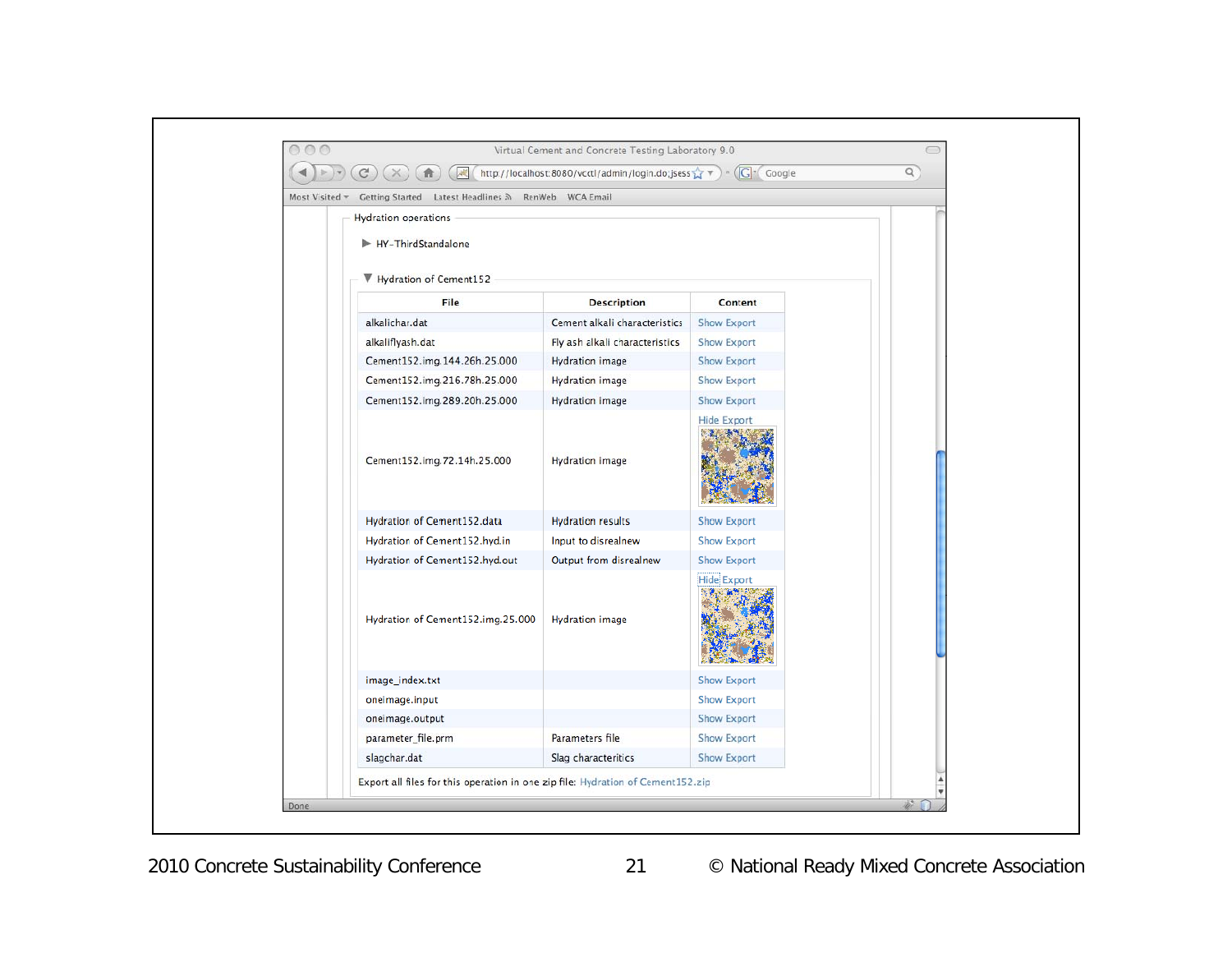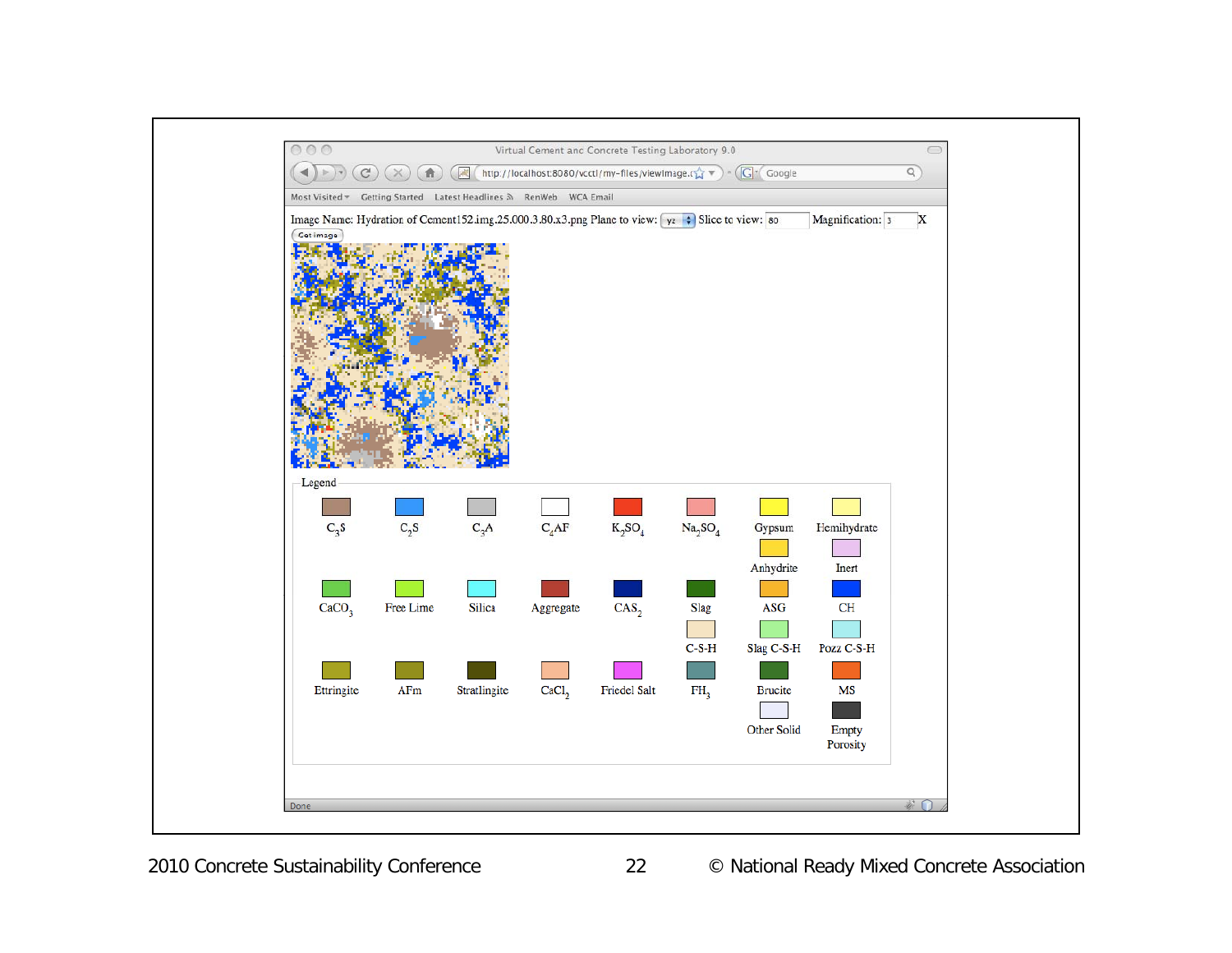#### **Possible uses right now**

- Evaluate properties of concrete made from various portland cement sources with differing mineralogy (also added silica fume)
	- prediction of strength, elastic moduli, rapid chloride permeability test (= DC resistivity)
- Predict physical properties of concrete when coarse cement particles have been replaced with inert fillers (e.g. limestone powder)
- • Compute variation of concrete chloride diffusivity when using various cements, aggregates, or mix designs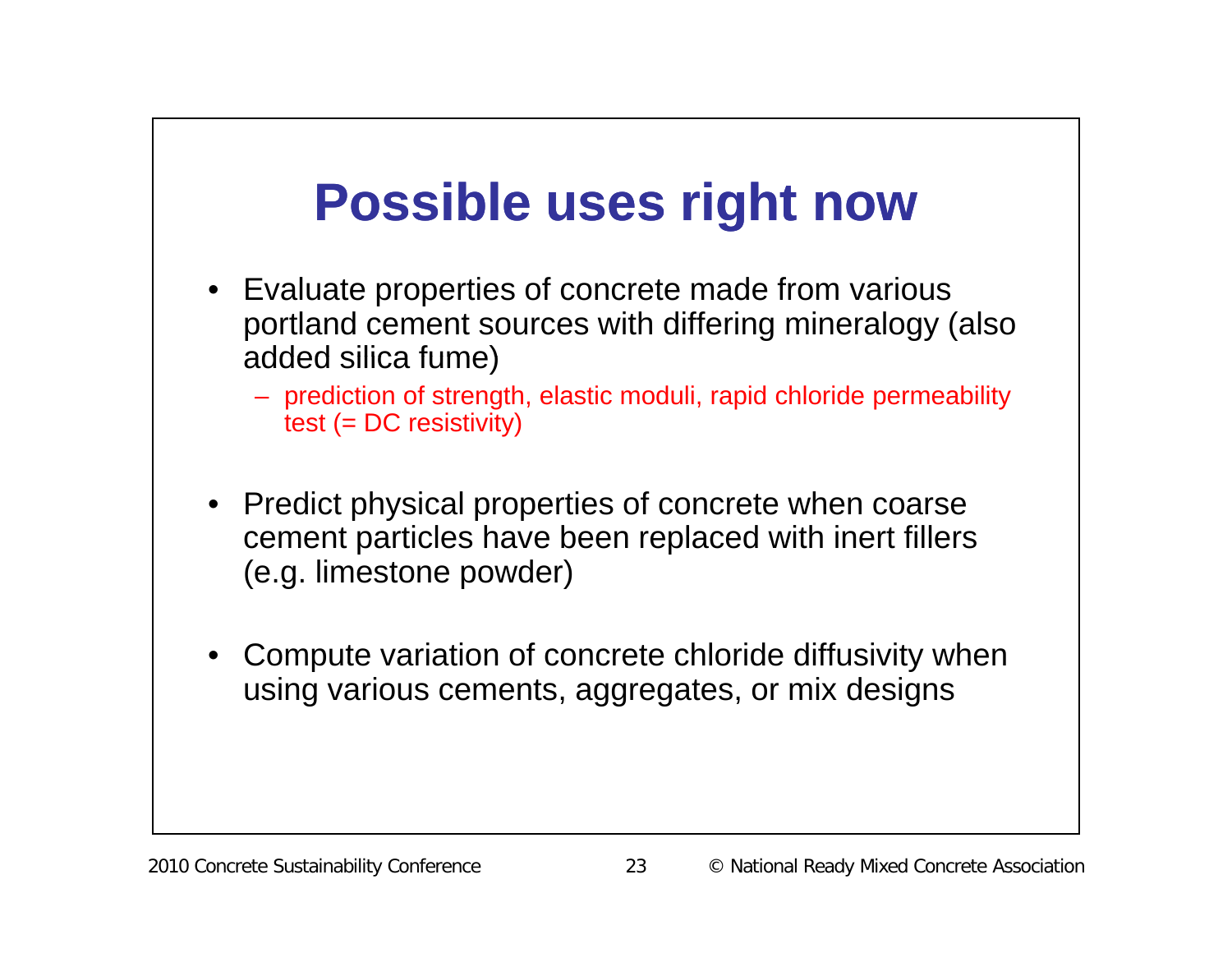#### **Possible uses ri ght now**

- Effect of variability in materials dispensed at batch plants on concrete performance
	- explore how material variation affects performance variation
- $\bullet~$  Virtual testing of the effect of cement changes, which come from changes in manufacturing conditions (e.g. lower T kiln, more or less grinding) on concrete properties

– can associate any psd with any cement mineralogy

• Case studies showing differences between materials meeting prescription vs. performance specifications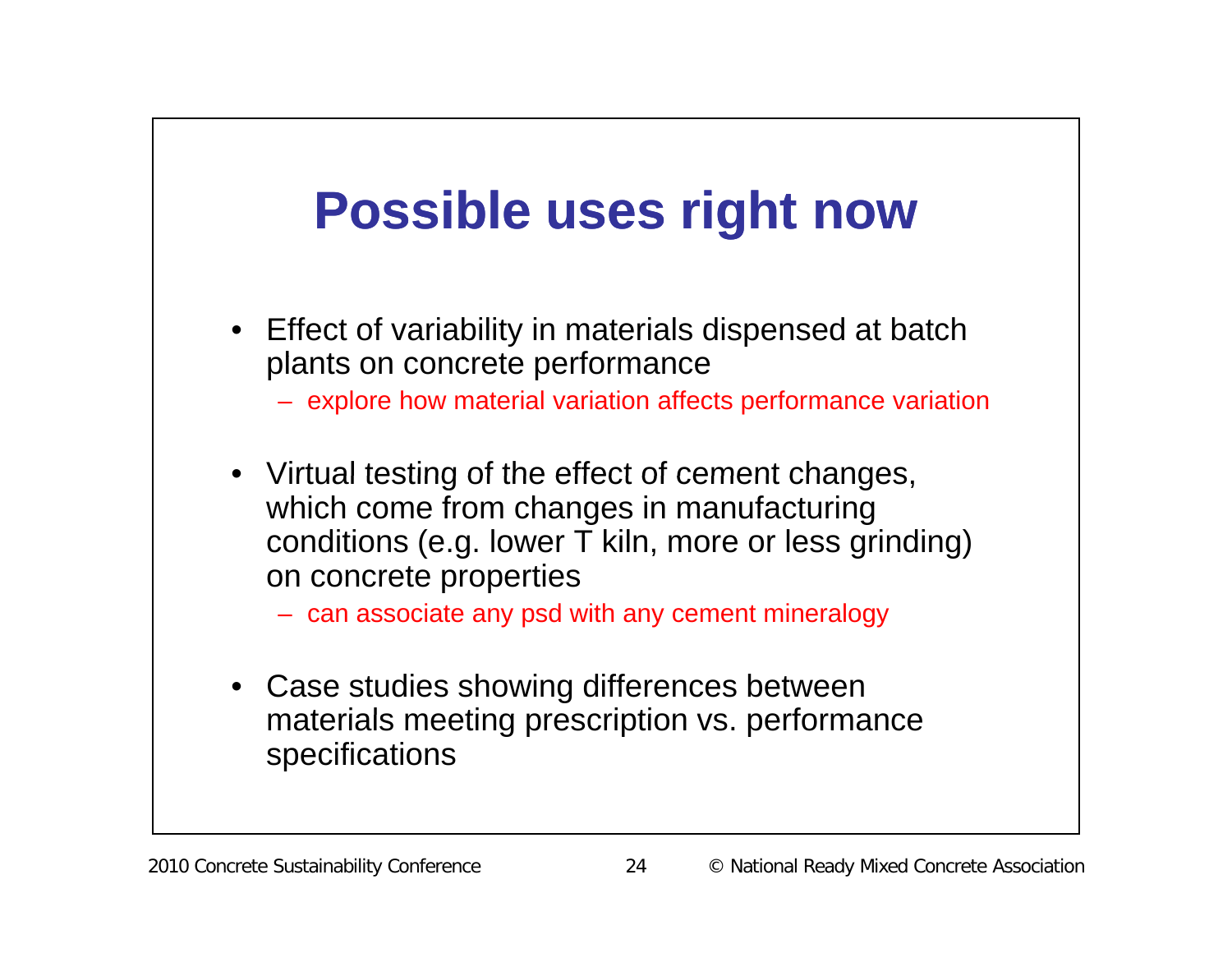## **Short-term improvements**

- Prediction of coefficient of thermal expansion (CTE) to use in pavement design
- If user specifies costs of materials, software can output mixture costs (can include cost of chemical admixtures, but not full chemistry)
	- Other material accounting possible, too e.g. embodied energy and  $\mathsf{CO}_2$  per volume of concrete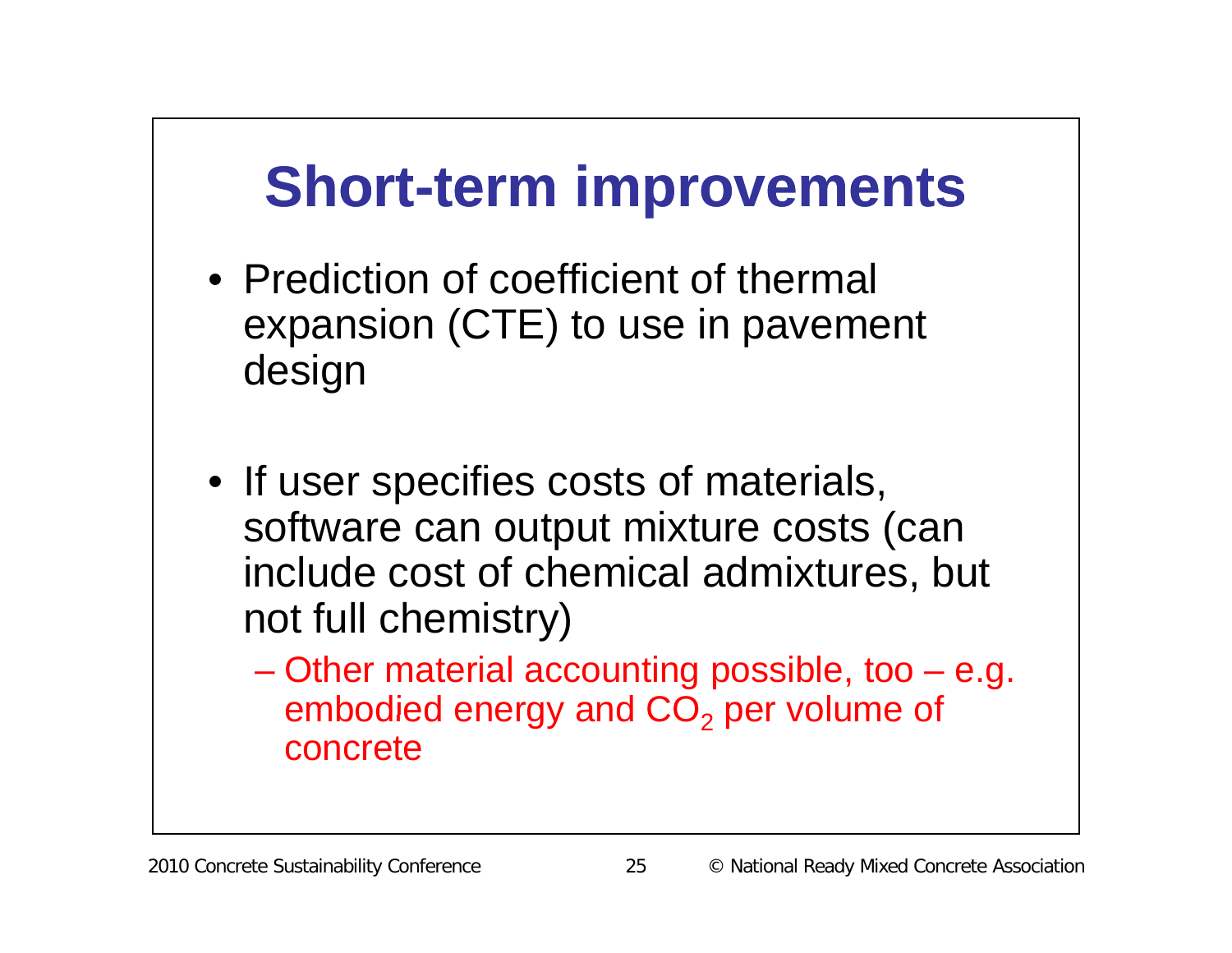## **Short-term improvements**

- Allow more than one cement (e.g. 1-10) to be included in virtual mix, so blending two or more different cements could be explored directly before investing in more silos
- Make links to NIST pervious concrete tools more usable and accessible
- Workability "critical points" predict maximum packing fractions and how yield stress might be affected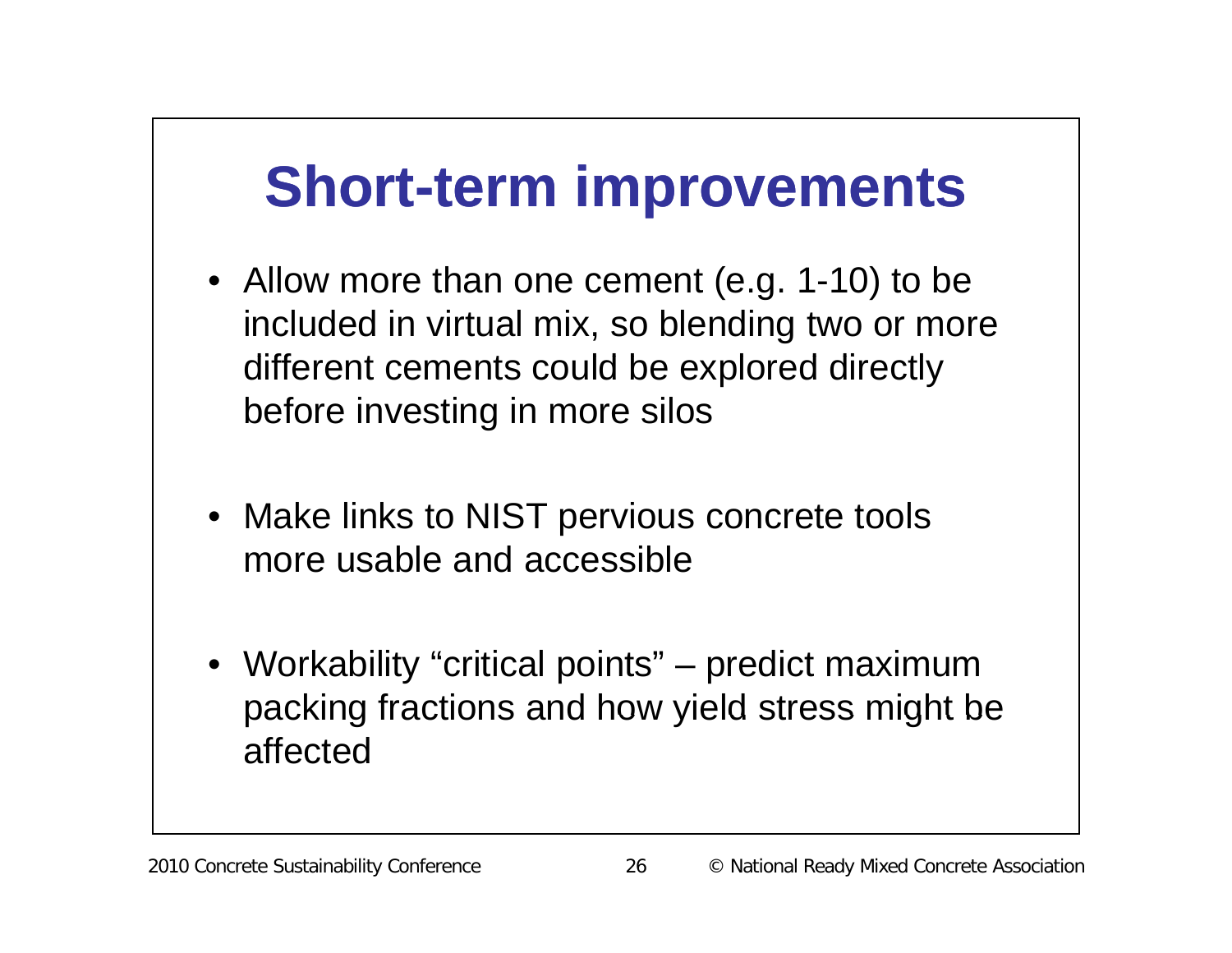### **Developmental needs related to sustainability predictions**

- Better mineralogical characterization of fly ash and slag, leading to  $\rightarrow \rightarrow \rightarrow \rightarrow$
- • Development of more realistic chemistry and physics of these materials in hydration models and VCCTL software
	- based on the thermodynamics of basic chemical reactions, which in many cases need to be measured (once and done)
- •Durability test prediction
- •Prediction of cracking and its effect on properties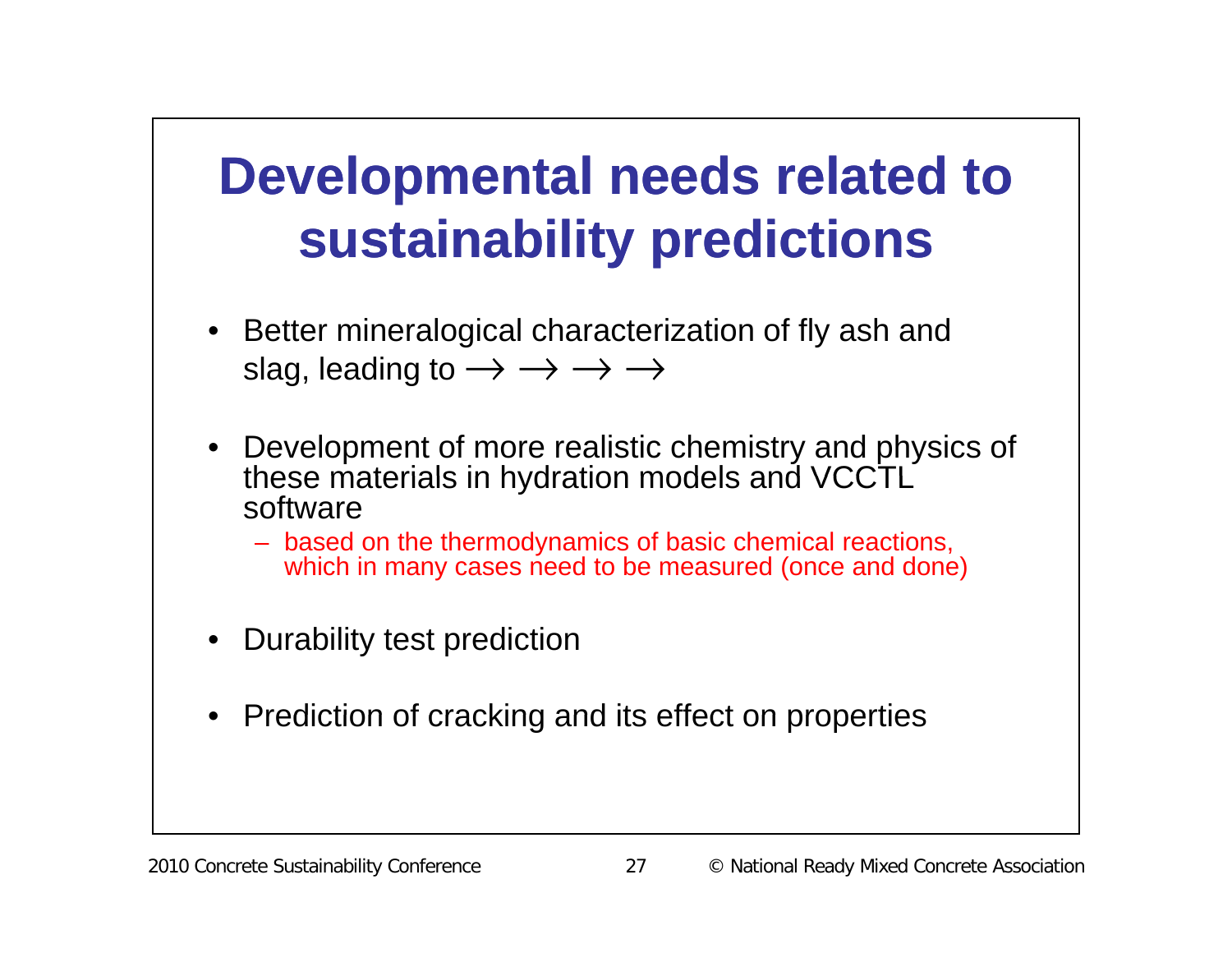## **VCCTL**

- $\bullet\,$  Performance prediction is a necessary foundation for
	- Performance-based standards and specifications
	- Optimization of concrete for criteria like sustainability *That is what VCCTL is being designed to do*
- Collaboration with MIT Concrete Sustainability Hub is being planned to be able to complete multi-scale picture of concrete from nanometers to meters (*see Prof. Ulm's talk later in the conference* )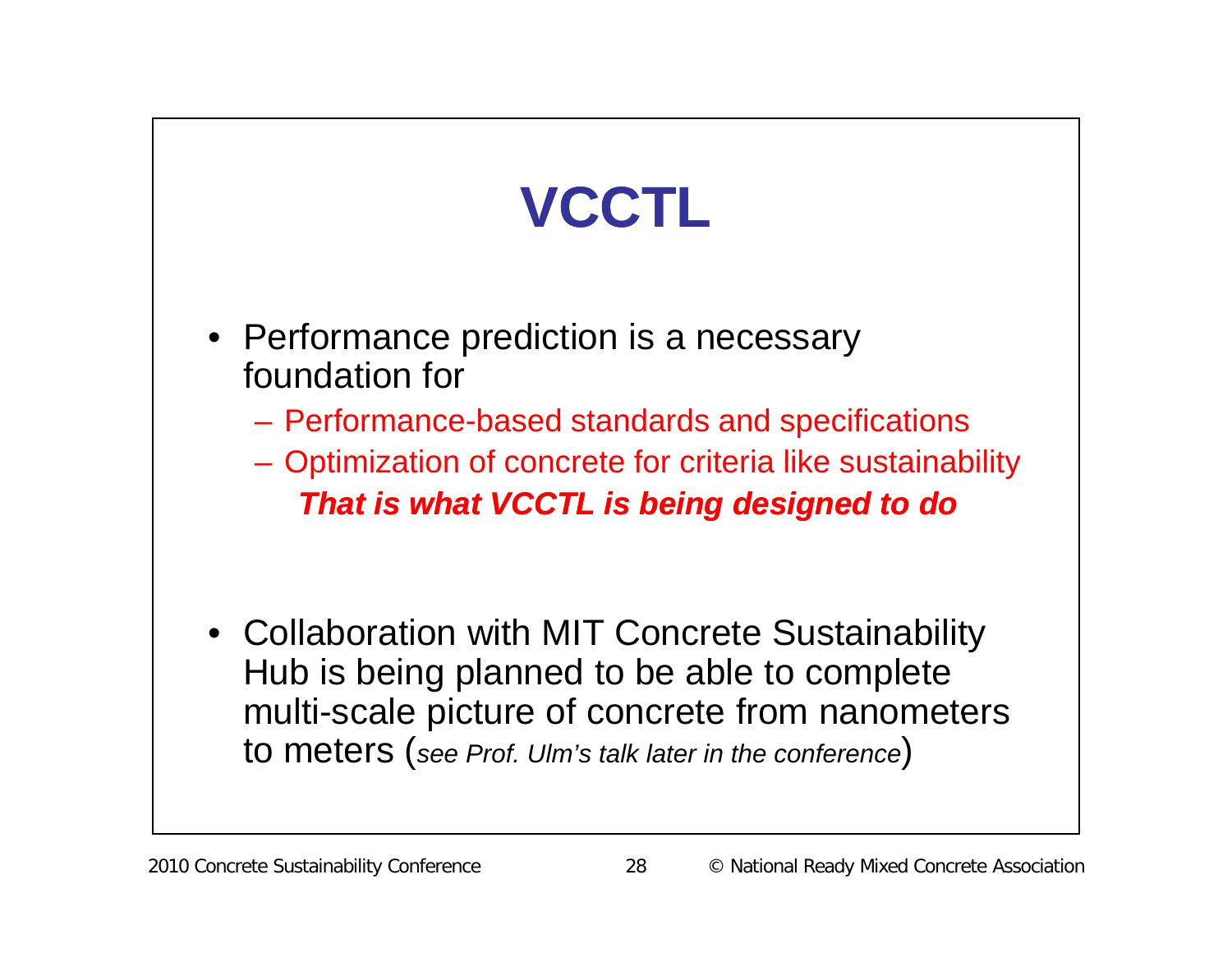

2010 Concrete Sustainability Conference 29 C National Ready Mixed Concrete Association